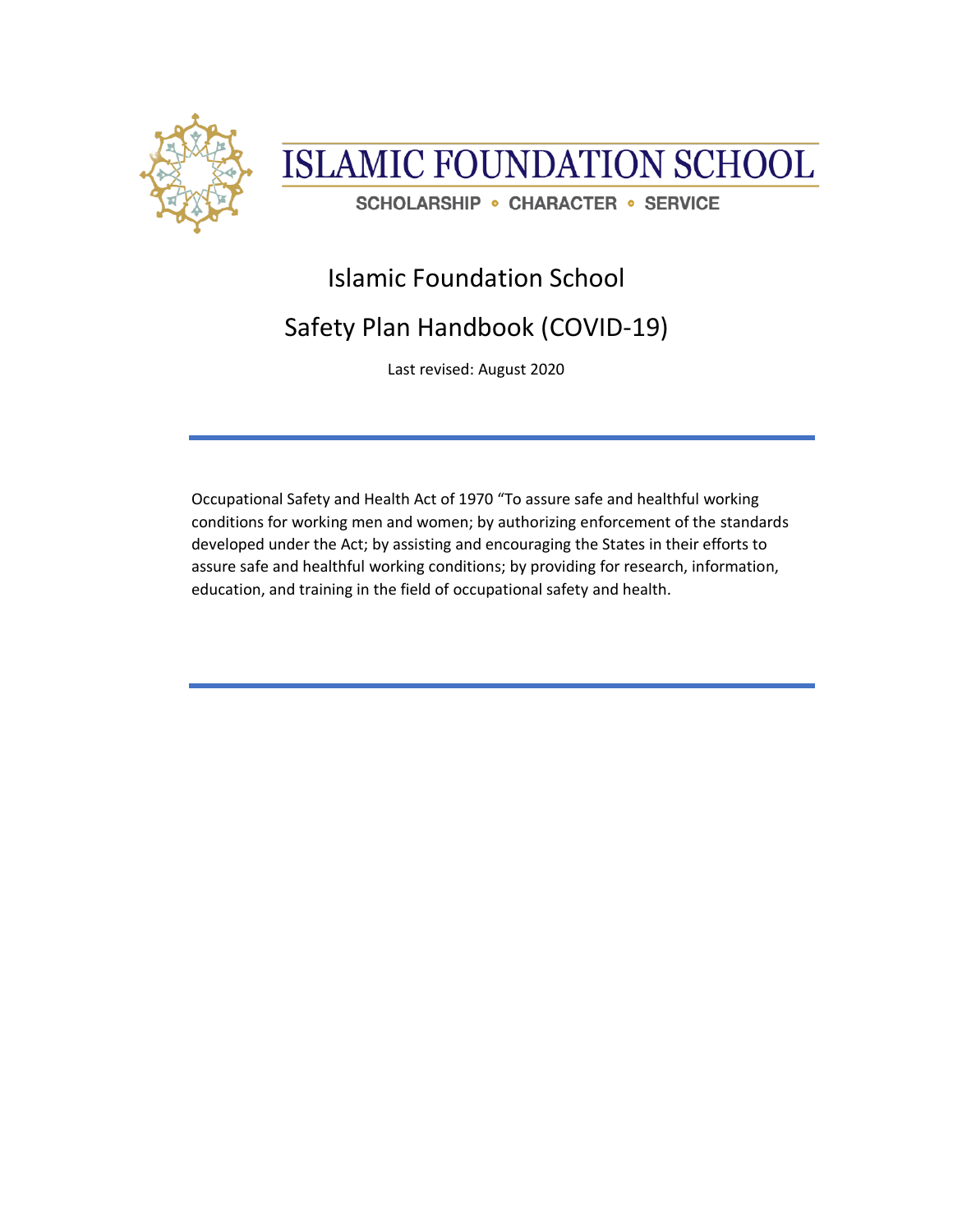## Table of Contents

**Covid-19 Overview and Description**

**Maintaining Healthy Environments**

**Maintaining Healthy Operations**

**Section I: Reducing the risk of spreading illnesses to others**

**Section II: Definition of IFS Stakeholders**

**Section III: School Health and Safety**

**Section IV: Building Access and entry points**

**Section V: Procedures and time on entering the building**

**Section VI: In School Procedures**

**Section VII: Facilities**

**Section VIII: Nurse Protocol and Guidelines**

**Section IX: Training Protocol**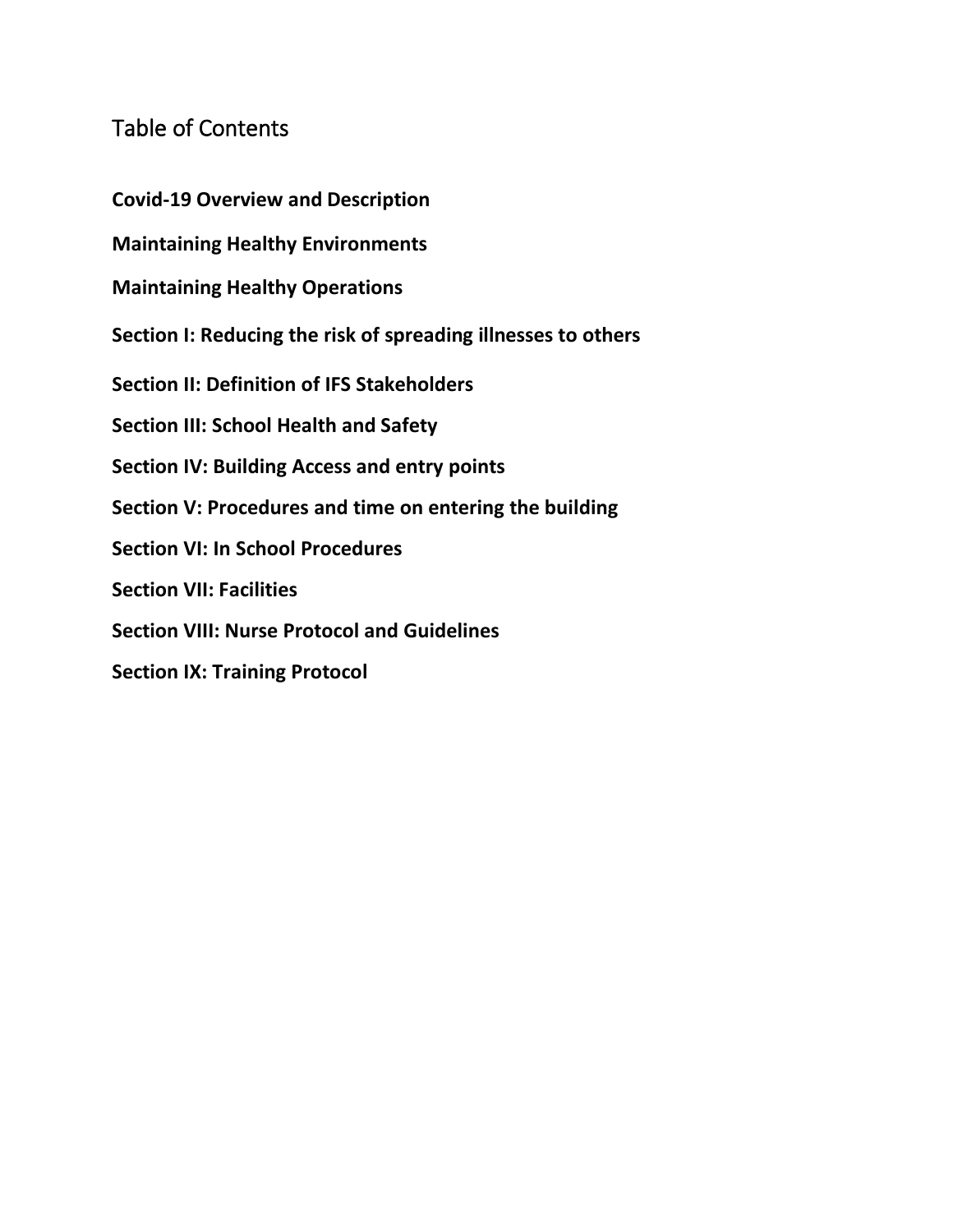The Islamic Foundation School Safety Plan handbook guidelines are intended to provide the school and its stakeholders with guidance and policies towards the school operations under the current pandemic environment. As the conditions, current medical landscape, and growing body of knowledge surrounding COVID-19 continue to evolve. This reality presents challenges to planning, preparing, and guiding school operations. **Therefore, this document will be revised accordingly.** The IFS Administration and IFSC will continue to communicate with local authorities and adhere to the most recent and restrictive recommendations from the Centers for Disease Control and Prevention (CDC), ISBE & IDHP guidelines.

In light of this new pandemic environment, IFS understand there are two key factors: 1) the school's ability to maintain a safe and healthy school environment, and 2) the prevalence of COVID-19 in our community. IFS will be constantly evaluating these two key factors as we will most likely fluctuate between the various phases of disease transmission over the coming months.

It is imperative for the school community inclusive of staff, parents, administration, and students work together to prevent the introduction and spread of COVID-19 in the school environment.

The health and wellness of School community members is of the upmost importance to the Islamic Foundation School. Therefore, we will be implementing and promoting behaviors that reduce spread:

- o Staying Home when Appropriate
- o Hand Hygiene
- o Temperature Screening Protocols
- o Random temperature screening protocol
- o Cloth Face Coverings
- o Adequate Supplies
- o Signs and Messages- signs will be posted in highly visible locations (e.g., school entrances, restrooms) that promote protective measures

## **Maintaining Healthy Environments**

- o Cleaning and Disinfection
- $\circ$  Shared Objects- Discourage sharing of items that are difficult to clean or disinfect.
- o Ventilation
- o Modified Layouts- space seating/desks at least 6 feet apart when feasible.
- o Food Service
- $\circ$  Physical Barriers and Guides- Installation of physical barriers particularly in areas where it is difficult for individuals to remain at least 6 feet apart. Provide physical guides, such as tape on floors or sidewalks and signs on walls, to ensure that staff and children remain at least 6 feet apart in lines and at other times. Creation of one-way routes when possible.

## **Maintaining Healthy Operations**

- o Protections for Staff and Children at Higher Risk for Severe Illness from COVID-19
- o Identifying Small Groups and Keeping Them Together
- o Staggered Scheduling
- o Having a designated COVID-19 Point of Contact on-site: School nurse
- o Communication Systems- Consistent with applicable law and privacy policies, having staff and families self-report to the school if they or their student have symptoms of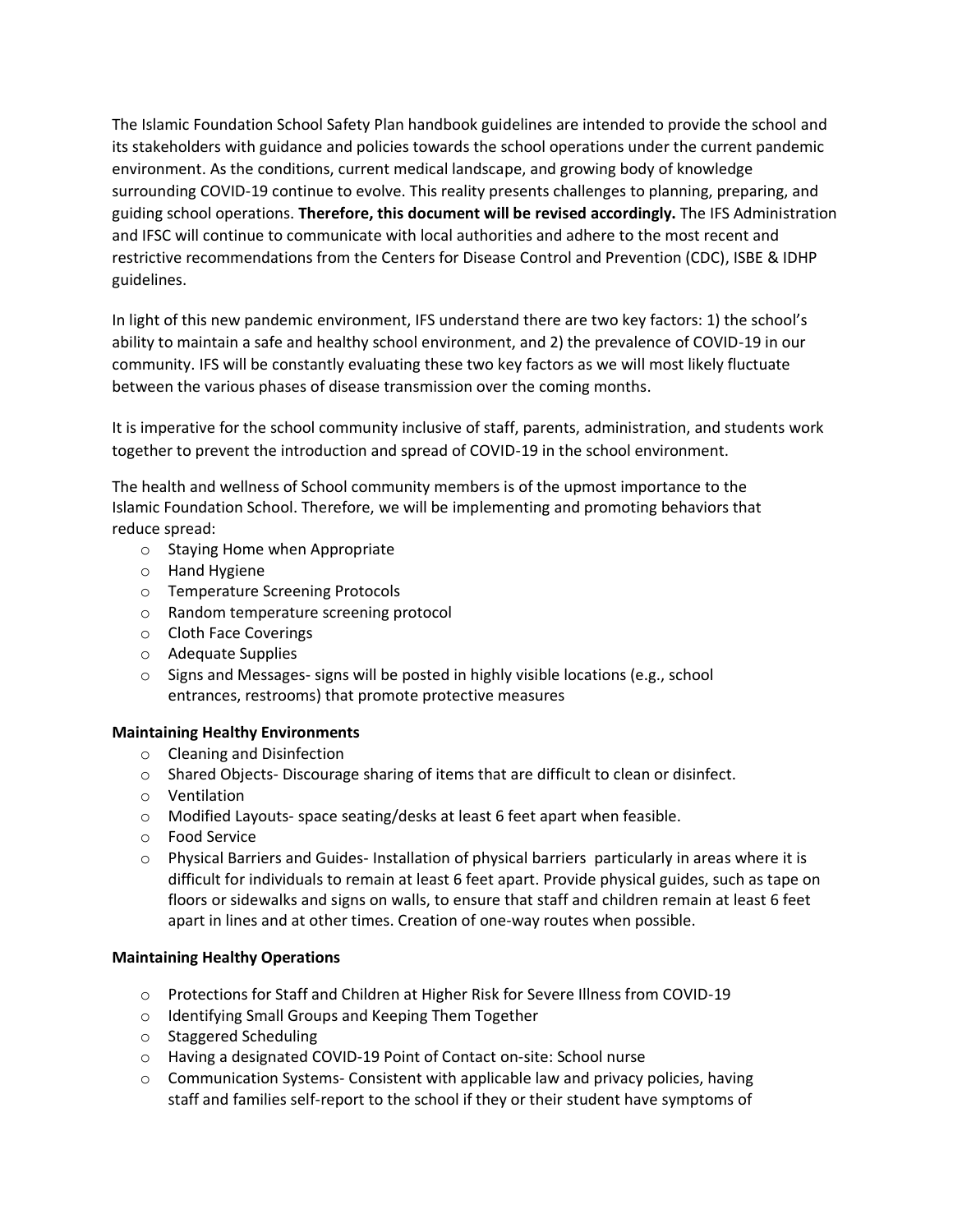COVID-19, a positive test for COVID-19, or were exposed to someone with COVID-19 within the last 14 days in accordance HIPPA.

- o Leave (Time Off) Policies and Excused Absence Policies
- o Back-Up Staffing Plan
- $\circ$  Support Coping and Resilience- Promote employees and students eating healthy, exercising, getting sleep, and finding time to unwind.

## **Section I: Reducing the risk of spreading illnesses to others**

## **Education**

- $\circ$  Staff will undergo rigorous training prior to the start of the 2020-21 school year.
- $\circ$  Students and staff will undergo training on the essentials of social distancing and disinfection.
- $\circ$  Staff will be trained on various blended learning methods of distant learning, in the case that a need arises according to CDC.
- $\circ$  Staff will be trained with social emotional guidance, to provide emotional support to students as they navigate through difficulties.

### **Communication**

 $\circ$  Communication updates will be sent to parents, students, and staff on current school health practices and CDC updates.

#### **Large Scale Events**

- o All large events, assemblies, and games will be canceled until further notice.
- o All field trips and non-essential gatherings will be canceled.
- o For club meetings, proper social distancing parameters will be enforced.

## **Section II: Definition of IFS Stakeholders**

- o **Administrators:** any staff who supervises any employee at IFS.
- o **Frontline staff:** office personnel & school nurse
- o **Teaching staff and Aides:** any personnel who is interacting with students.
- o **Facilities and maintenance:** any personnel (daytime and evening staff) responsible for maintaining various components of the building.
- o **Security:** any personnel responsible for the safety and security of the building.
- o **Parent and members of the community:** any parent who has a student and or child(ren)s who are registering, interested in registering and/or have children currently enrolled and attending IFS.
- o **Community:** includes any visitors who are not employees of IFS.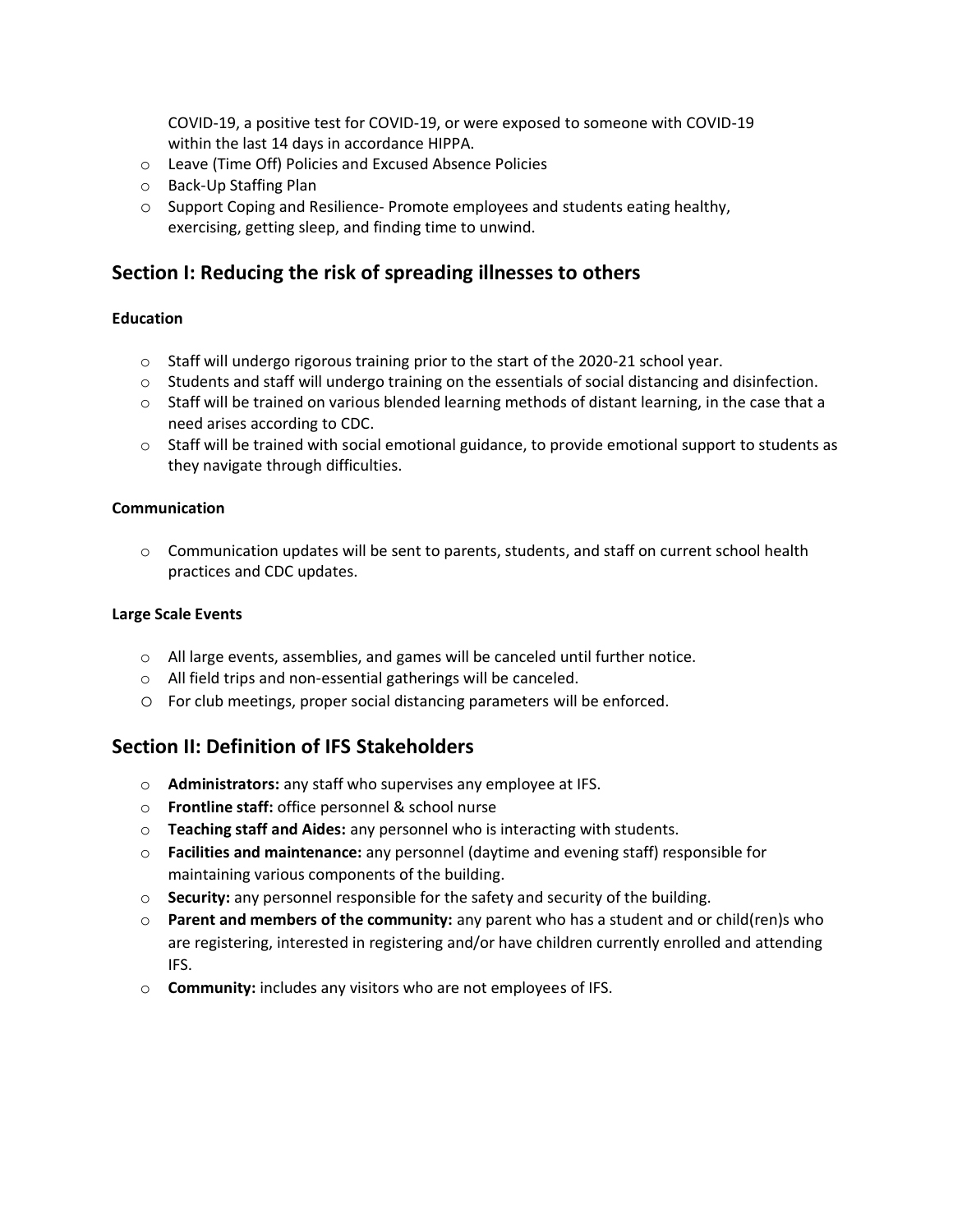## **Section III: School Health and Safety**

## **If Staff and/or Student is sick**

One should not come to the Islamic Foundation School if they are experiencing symptoms of Coronavirus Disease (COVID-19), including fever (100.4° or above), cough, shortness of breath, sore throat, chest tightness, extreme fatigue, loss of sense of taste or smell, diarrhea, muscle aches, or headaches. If these symptoms are experienced, it is asked that staff and students stay home and call their doctor.

Staff and Students will be temperature screened by a Medical Professional or Trained Individual provided that such screening is out of public view to respect privacy and results are kept private.

Any individual exhibiting symptoms or unable to self-certify will be directed to leave the school premises and seek medical attention and applicable testing by their health care provider. They are not to return to the School until cleared by a medical professional.

## **Screening upon Arrival**

- $\circ$  Prior to arrival: Inquiries will be sent by administration to parents, requesting they inform the school if their child or any family members experience any symptoms or COVID-19 or other illnesses.
- $\circ$  Upon entering, students will be screened and asked to sanitize and notify the designated staff at the entry points if they are not feeling well.
- $\circ$  Once screening is complete, students will need to go directly to their respective classes.
- $\circ$  Any school visitors must be screened with a temperature check and must hand sanitize before entering the school.

**Self- Certification:** During the screening process each student and staff will self-certify the following:

- $\circ$  Have no signs of a fever or a measured temperature above 100.4 degrees or greater, a cough or trouble breathing within the past 24 hours.
- $\circ$  Have not had "close contact" with an individual diagnosed with COVID-19. "Close contact" means living in the same household as a person who has tested positive for COVID-19, caring for a person who has tested positive for COVID-19, being within 6 feet of a person who has tested positive for COVID-19 for about 15 minutes, or coming in direct contact with secretions (e.g., sharing utensils, being coughed on) from a person who has tested positive for COVID-19, while that person was symptomatic.
- $\circ$  Have not been asked to self-isolate or quarantine by their doctor or a local public health official.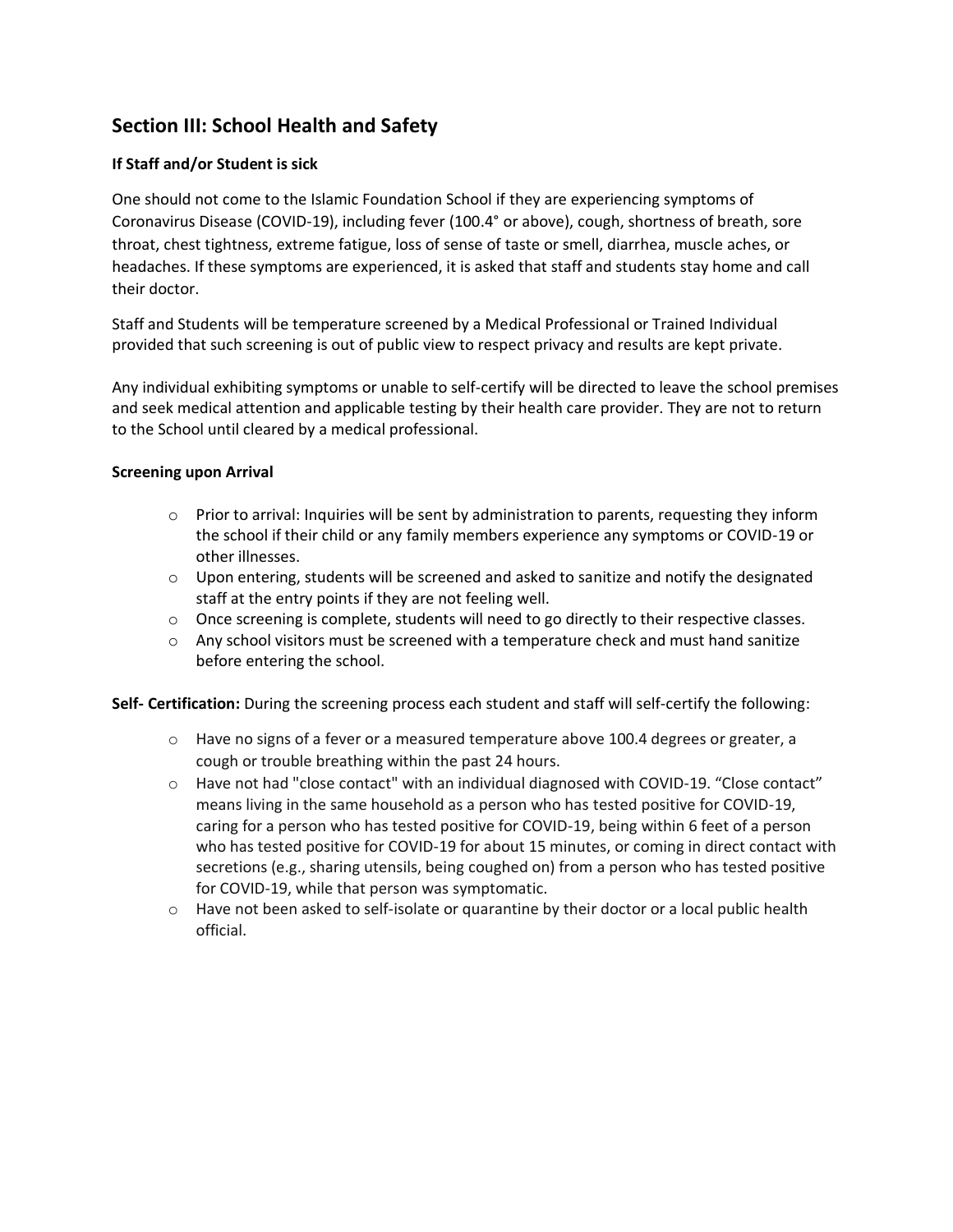#### **COVID-19 Response Flow Chart**

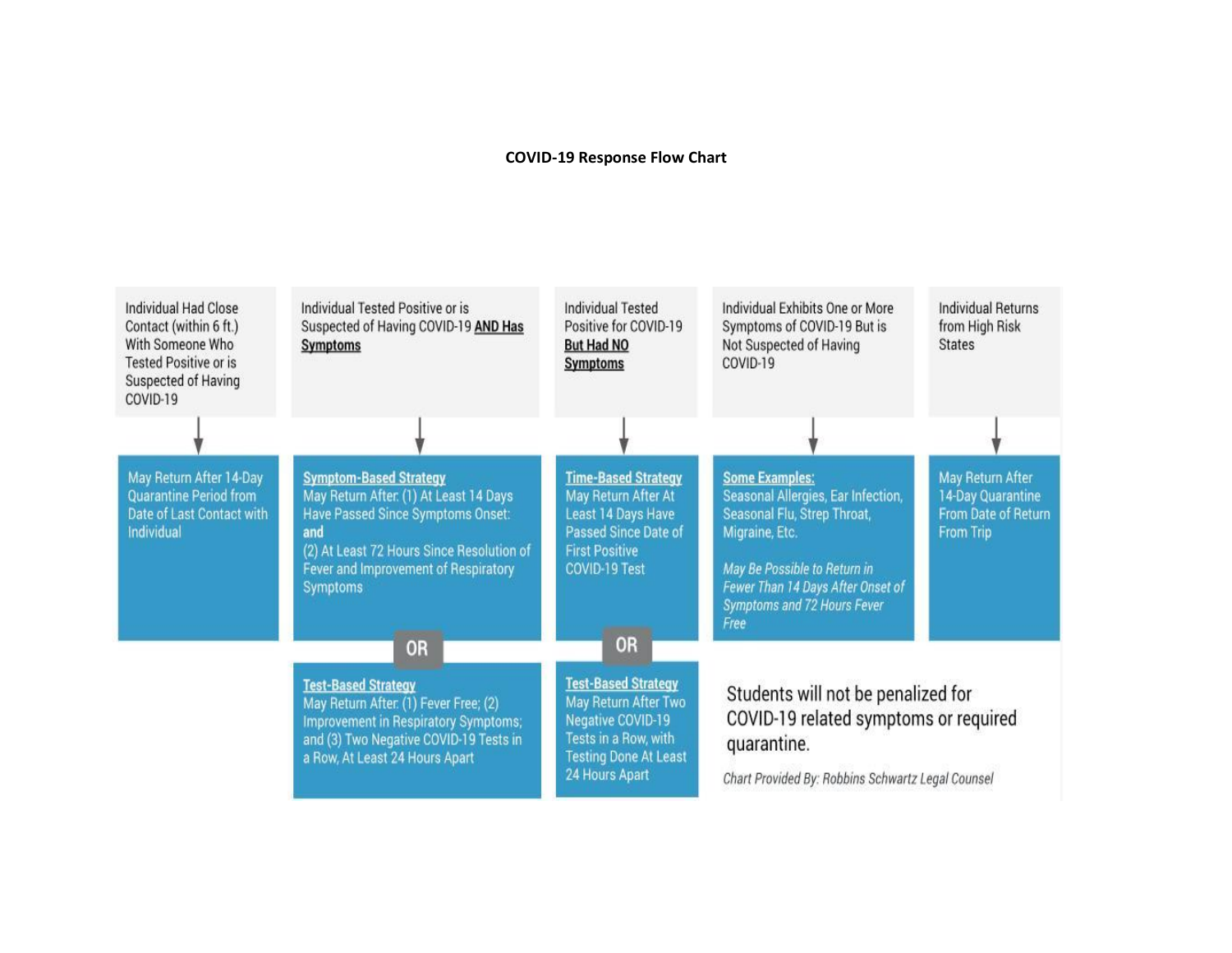## **Practice Social Distancing**

Pursuant to Executive Order 2020-32 (Stay at Home Order), Islamic Foundation School will comply, to the greatest extent feasible, with social distancing requirements by:

- $\circ$  Enforcing the maintenance of at least 6 feet of physical separation between staff, students, and parents is taking place.
- o Marking with signage or tape 6-foot spacing for staff and students to maintain appropriate distance from one another.
- o Provide face coverings to employees, especially when it is not possible to maintain at least 6 feet
- $\circ$  Provide handwashing stations with soap, clean water, and single use paper towels and encourage frequent handwashing for 20 seconds or longer.
- o Provide hand sanitizer (with at least 60% alcohol) & sanitizing products for staff and students.
- o Regularly clean high-touch surfaces including doorknobs, light switches, shared equipment, toilet handles, sink faucets, and clock in/out areas.
- $\circ$  Throughout the day: Regular and/or random temperature checks for each grade will be employed by the nurse and staff.
- $\circ$  Student and staff will be reminded that if they are feeling sick, they should stay home and call their primary care physicians.
	- o If students or staff are call(ed) in sick, the nurse will inquire to find out their symptoms. Depending on the severity of the symptoms, the nurse will ask that the parents schedule an appointment with a physician to confirm the illness is not contagious.
	- o Similar steps will be followed if an individual has recently traveled out of state or country.
	- $\circ$  Students and Staff will not be able to return to school without a doctor's note.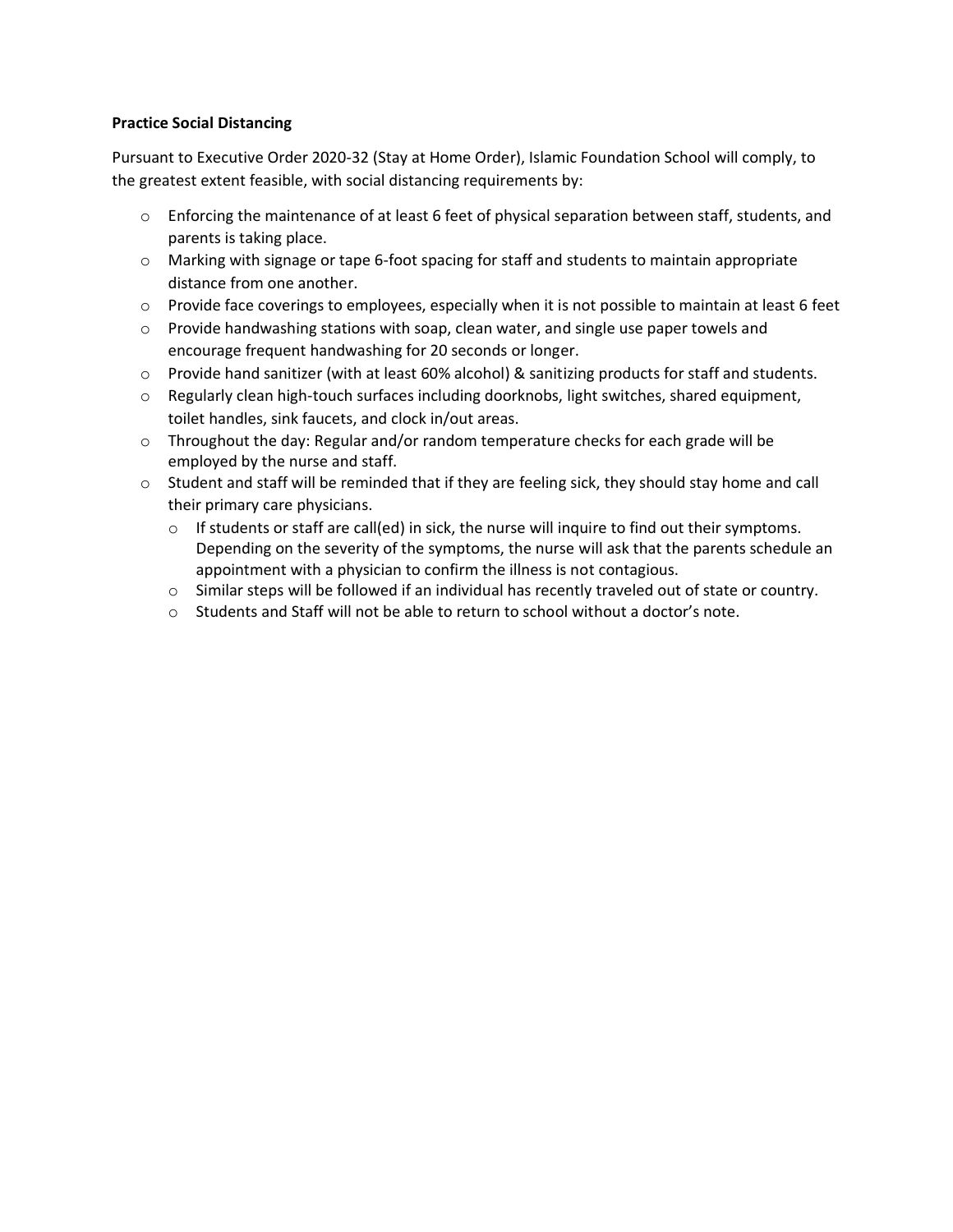## **Employee Protocol and Guidelines**



## **Sample Memo: COVID-19 Employee-Screening Procedures**

Effective [date], all employees reporting to work will be screened for respiratory symptoms and have their body temperature taken as a precautionary measure to reduce the spread of COVID-19.

Every employee will be screened, including having his or her temperature taken, when reporting to work. Employees should report to [location] upon arrival at work and prior to entering any other areas of Islamic Foundation School property.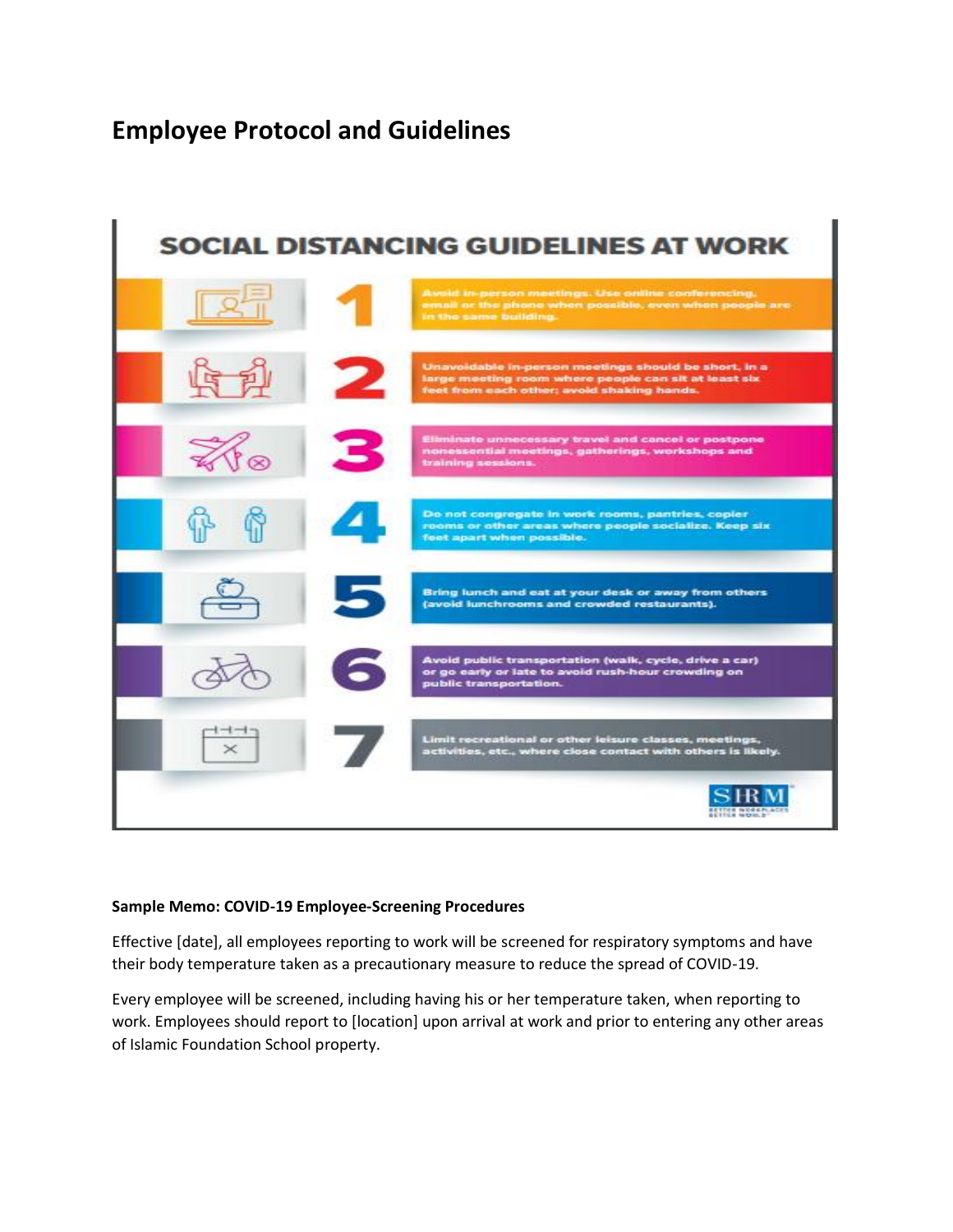Each employee will be screened privately using a touchless forehead/ temporal artery thermometer. The employee's temperature and answers to respiratory symptom questions will be documented, and the record will be maintained as a private medical record.

Time spent waiting for the health screening should be recorded as time worked for nonexempt employees.

An employee who has a fever at or above 100.4 degrees Fahrenheit or who is experiencing symptoms of the virus will be sent home. The employee should monitor his or her symptoms and call a doctor or use telemedicine if concerned about the symptoms.

An employee sent home can return to work when:

- He or she has had no fever for at least 24 hours without taking medication to reduce fever during that time; AND
- Any respiratory symptoms (cough and shortness of breath) have improved; AND
- At least ten (10) days have passed since the symptoms began.

An employee may return to work earlier if a doctor confirms the cause of an employee's fever or other symptoms is not COVID-19 and releases the employee to return to work in writing.

**An employee who experiences fever and/or respiratory symptoms while home should not report to work.** Instead, the employee should contact his or her immediate supervisor for further direction.

## **Self-Quarantine, Self-Isolation, and Self-Monitoring Screening Procedure**

- 1. Anyone entering into IFS building will be required to wear personal protective equipment (PPE) throughout the day.
- 2. All IFS Staff and students are required to complete the COVID-19 screening form in a designated confidential isolated area.
- 3. Designated check-in personnel review the form and responses and verifies and validates the health and safety check.
- 4. Designated personnel perform no touch temperature checks.
- 5. Temperature is verified that is within the guidelines of 100.4
- 6. Staff and Students will proceed to wash hands/ sanitize at the designated hand washing station.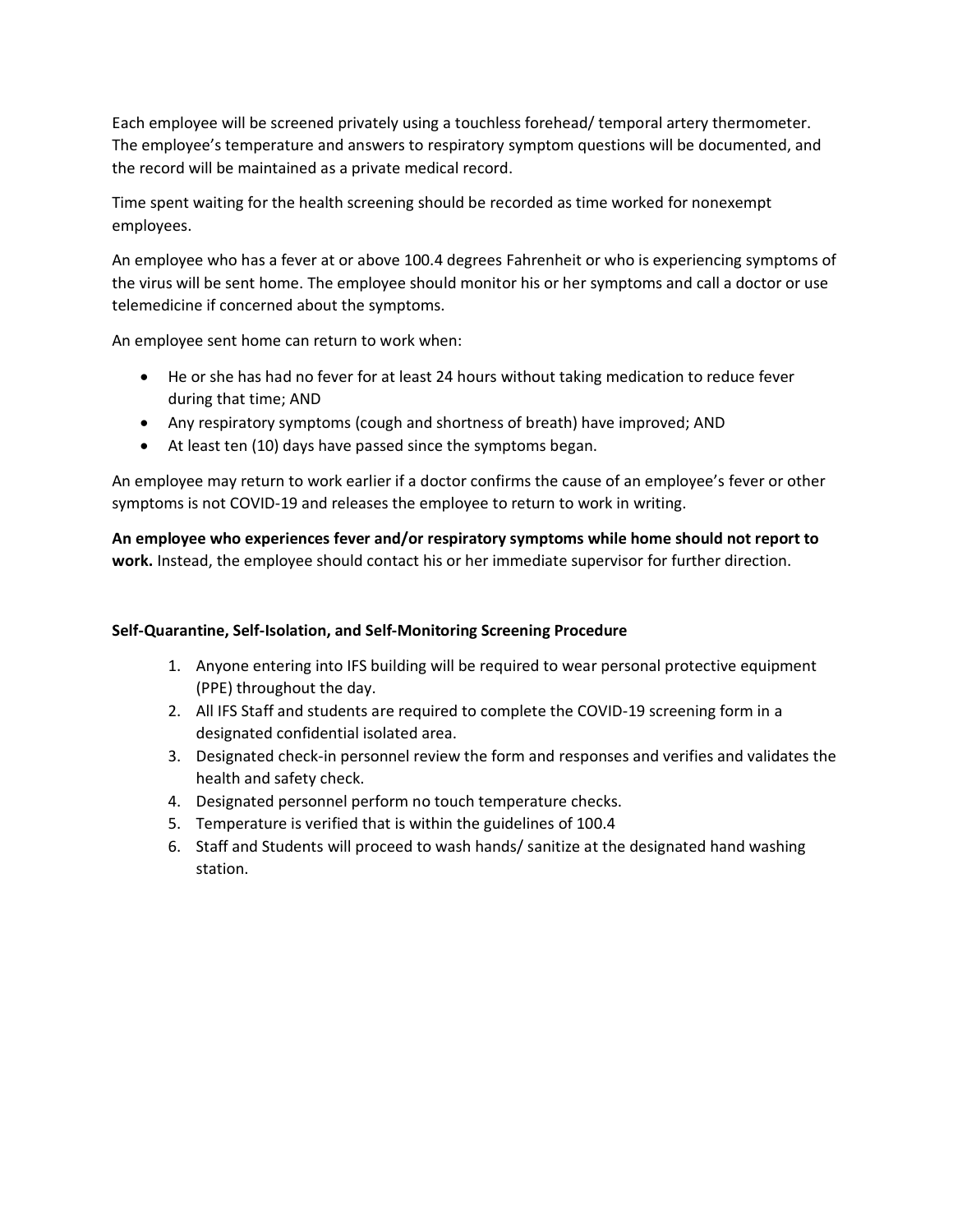#### **COVID-19: Employee Screening Questions and Guidelines**

This guidance is intended for screening of employee prior to the start of the workday. It is not intended for people confirmed or suspected COVID-19, including persons under investigation.

#### **Ask employees reporting to work the following questions:**

Do you have any of the following?

□ Fever

- Employees who have symptoms of acute respiratory illness are recommended to notify their supervisor and stay home until they are free of fever (100.4° F [38.0° C] or greater using an oral thermometer), have signs of a fever, and any other symptoms for at least 24 hours, without the use of fever-reducing or other symptom-altering medicines (e.g. cough suppressants).
- □ Shortness of breath (not severe)
- □ Cough
- □ Chills
- □ Repeated shaking with chills
- □ Muscle pain
- □ Headache
- □ Sore throat
- □ New loss of taste or smell

#### *Are you ill, or caring for someone who is ill?*

- Employees who are well but who have a sick family member at home with COVID-19 should notify their supervisor.
- If an employee is confirmed to have COVID-19, employers should inform fellow employees of their possible exposure to COVID-19 in the workplace but maintain confidentiality as required by the Americans with Disabilities Act (ADA).

*In the two weeks before you felt sick, did you:*

□ Have contact with someone diagnosed with COVID-19?

□ Live in or visit a place where COVID-19 is spreading?

*Guidance for confirmed or exposed individuals:* If you have one or more symptom(s) that may be related to COVID-19 stay home and take care of yourself.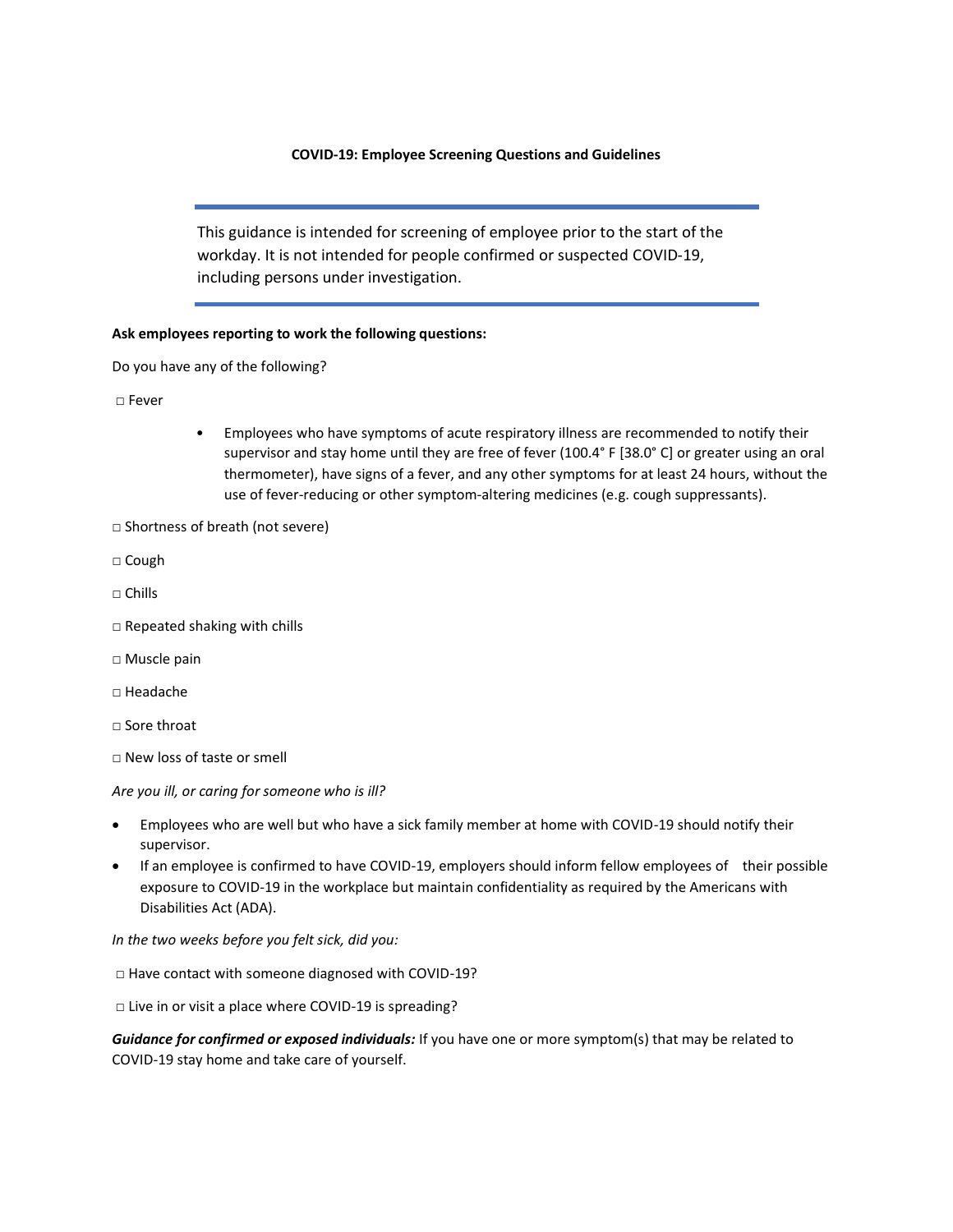#### **COVID-19 Employee Health-Screening Form**

Employee name: \_\_\_\_\_\_\_\_\_\_\_\_\_\_\_\_\_\_\_\_\_\_\_\_\_\_\_\_\_\_\_\_\_\_\_\_\_\_\_\_\_\_\_\_\_\_\_\_\_\_\_\_\_ Job title: \_\_\_\_\_\_\_\_\_\_\_\_\_\_\_\_\_\_\_\_\_\_\_\_\_\_\_\_\_\_\_\_\_\_\_\_\_\_\_\_\_\_\_\_\_\_\_\_\_\_\_\_\_\_\_\_\_\_\_\_

Supervisor's name: \_\_\_\_\_\_\_\_\_\_\_\_\_\_\_\_\_\_\_\_\_\_\_\_\_\_\_\_\_\_\_\_\_\_\_\_\_\_\_\_\_\_\_\_\_\_\_\_\_\_\_

| Date | <b>Body temperature</b> | Other symptoms? (Y/N) | <b>Screened by</b> |
|------|-------------------------|-----------------------|--------------------|
|      |                         |                       |                    |
|      |                         |                       |                    |
|      |                         |                       |                    |
|      |                         |                       |                    |
|      |                         |                       |                    |
|      |                         |                       |                    |
|      |                         |                       |                    |
|      |                         |                       |                    |
|      |                         |                       |                    |
|      |                         |                       |                    |
|      |                         |                       |                    |

## **If an employee's body temperature is at or above 100.4 degrees Fahrenheit, the employee must be sent home immediately and the following completed:**

Date the employee was sent home: \_\_\_\_\_\_\_\_\_\_\_\_\_\_\_\_ Recorded temperature: \_\_\_\_\_\_\_\_\_\_\_\_\_\_\_

Are visible signs/symptoms of illness present? \_\_\_\_\_ Yes \_\_\_\_\_\_ No

An employee sent home with a fever can return to work when:

- He or she has had no fever for at least 24 hours without taking medication to reduce fever during that time; AND
- Any symptoms have improved; AND
- At least ten days have passed since symptoms began.

The employee may return to work earlier if a doctor confirms the cause of the employee's fever or other symptoms is not COVID-19 and provides a written release for the employee to return to work.

Date the employee returned to work: \_\_\_\_\_\_\_\_\_\_\_\_\_\_\_\_\_\_\_\_\_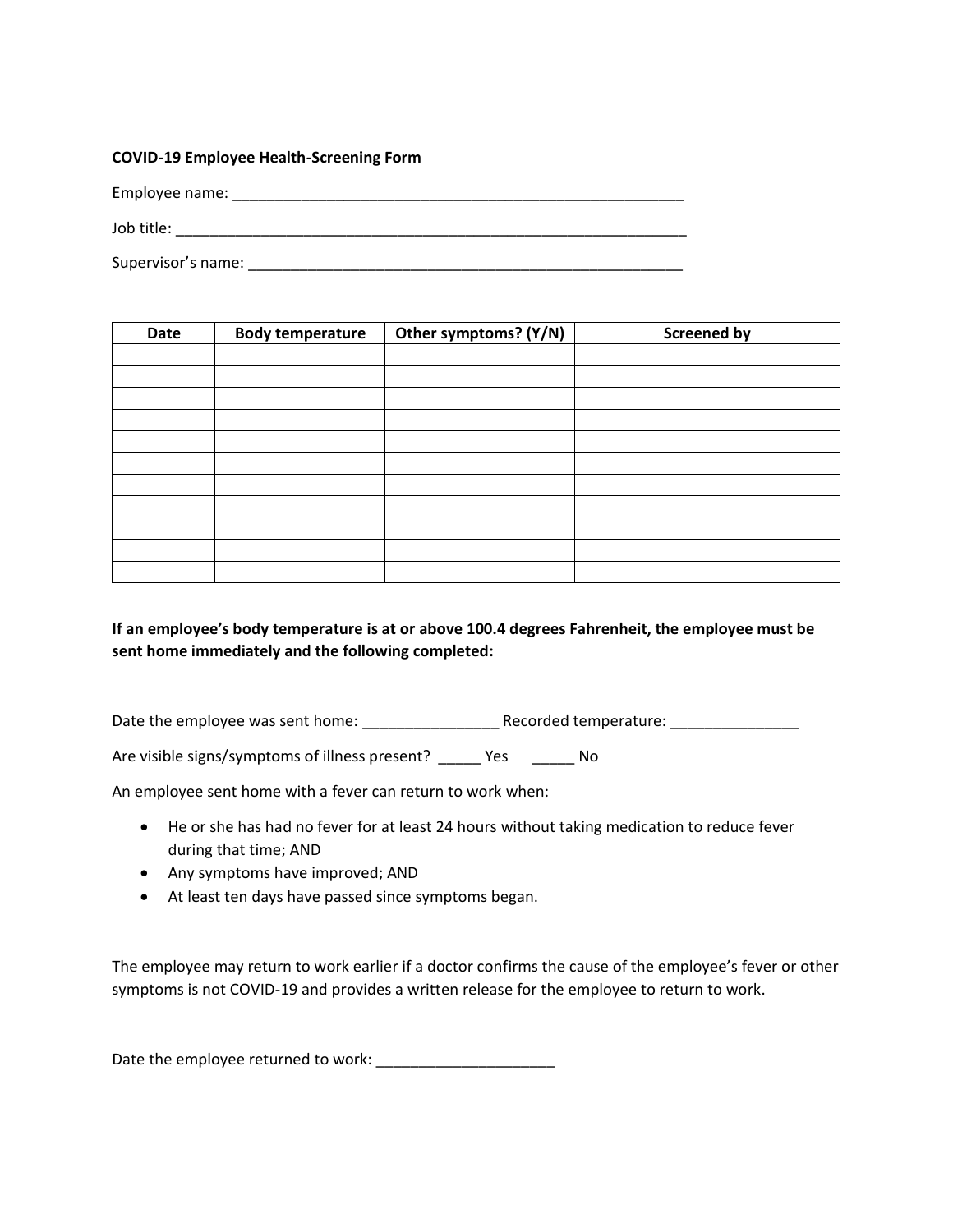#### **This guidance is intended for:**

- People with confirmed or suspected COVID-19, including persons under investigation, who do not need to be hospitalized and who can receive care at home.
- Household members, intimate partners, and caregivers in a non-healthcare setting of a person with symptomatic, laboratory-confirmed COVID-19. If you have confirmed COVID-19 infection, please follow the guidance below until you are directed to return to your normal activities.

If you are being evaluated for COVID-19, you should follow the prevention steps until your healthcare provider informs you of your test result.

Cleaning and disinfecting while in the home is extremely important for individuals in Home Isolation/Quarantine guidance.

#### **Prevention steps for people with confirmed or suspected COVID-19:**

#### **Stay home**

• Stay at home except to get medical care. Do not go to work, school, or public areas, and do not use public transportation or taxis.

#### **Separate yourself from other people in your home**

• As much as possible, you should stay in a different room from other people in your home. You should also use a separate bathroom, if available.

#### **Wear a facemask**

- Wear a facemask when you are in the same room with other people and when you visit a healthcare provider. If you cannot wear a facemask, the people who live with you should wear one while they are in the same room with you. Cover your coughs and sneezes
- Cover your mouth and nose with a tissue (or into your upper sleeve) when you cough or sneeze. Dispose of used tissues in a lined trash can, and immediately wash your hands with soap and water for at least 20 seconds (or use alcohol-based hand sanitizer).

#### **Wash your hands**

• Wash your hands often and thoroughly with soap and water for at least 20 seconds. Use an alcohol-based hand sanitizer if soap and water are not available and if your hands are not visibly dirty. Avoid touching your eyes, nose, and mouth with unwashed hands.

#### **Avoid sharing household items**

- You should not share dishes, drinking glasses, cups, eating utensils, towels, bedding, or other items with other people in your home. After using these items, you should wash them thoroughly with soap and water. Monitor yourself for severe symptoms
- Symptoms of COVID-19 are fever, cough, and shortness of breath/difficulty breathing.
- Call your doctor right away if your illness is getting worse, for example if you are having difficulty breathing.
- Before going to your appointment, call the medical provider This will help the healthcare provider's office take steps to keep other people from getting infected.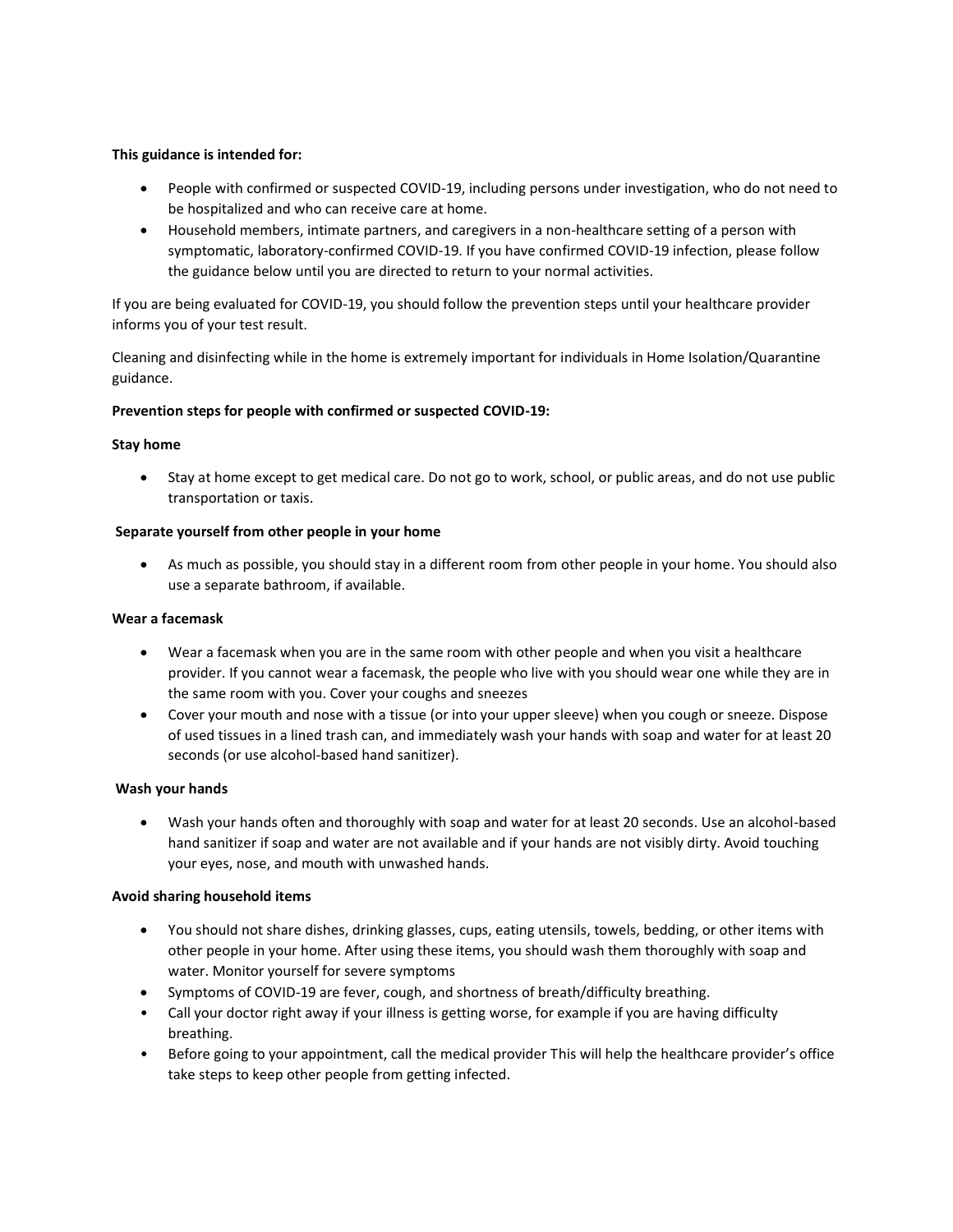• Other symptoms can include a combination of two or more of the following: chills, repeated shaking, muscle pain, headache, sore throat, and loss of taste or smell. If you develop symptoms, follow the prevention steps described above, and call your healthcare provider as soon as possible.

#### **Recommended precautions for household members/others that may have close contact with people with confirmed or suspected COVID-19:**

#### **If you had close contact with someone who is a confirmed COVID-19 case, you should:**

- Monitor your health starting from the last day you had contact with the person and continue for 14 days.
- Watch for these signs and symptoms: ∗ Fever (100.4° F or greater). Take your temperature twice a day. ∗ Cough ∗ Shortness of breath
- Household members should stay in another room or be separated from the patient as much as possible. Household members should use a separate bedroom and bathroom, if available.
- Prohibit visitors who do not have an essential need to be in the home.
- Household members should care for any pets in the home and restrict pets from access to the patient as much as possible.
- Make sure that shared spaces in the home have good air flow, such as by an air conditioner or an opened window, weather permitting.
- Perform hand hygiene frequently. Wash your hands often with soap and water for at least 20 seconds or use an alcohol-based hand sanitizer (that contains at least 60% alcohol).
- Avoid touching your eyes, nose, and mouth with unwashed hands. If you are taking care of a family member who has tested positive for COVID-19:
- Make sure that you understand and can help the patient follow their healthcare provider's instructions for medication(s) and care.
- Help the patient with basic needs in the home and provide support for getting groceries, prescriptions, and other personal needs.
- Monitor the patient's symptoms. If the patient is getting sicker, call his or her healthcare provider and tell them that the patient has laboratory-confirmed COVID-19.
- The patient should wear a facemask when around other people. If the patient is not able to wear a facemask (for example, because it causes trouble breathing), you, as the caregiver, should wear a mask when you are in the same room as the patient.
- Throw out disposable facemasks and gloves after using them. Do not reuse.
- Avoid sharing household items with the patient. You should not share dishes, drinking glasses, cups, eating utensils, towels, bedding, or other items. After the patient uses these items, you should wash them thoroughly (see How to Clean & Disinfect guidance)
- Clean all "high-touch" surfaces, such as counters, tabletops, doorknobs, bathroom fixtures, toilets, phones, keyboards, tablets, and bedside tables, every day. Also, clean any surfaces that may have blood, stool, or body fluids on them. (see How to Clean & Disinfect guidance)
- Wash laundry thoroughly (adhering to precautions in Cleaning Guidance)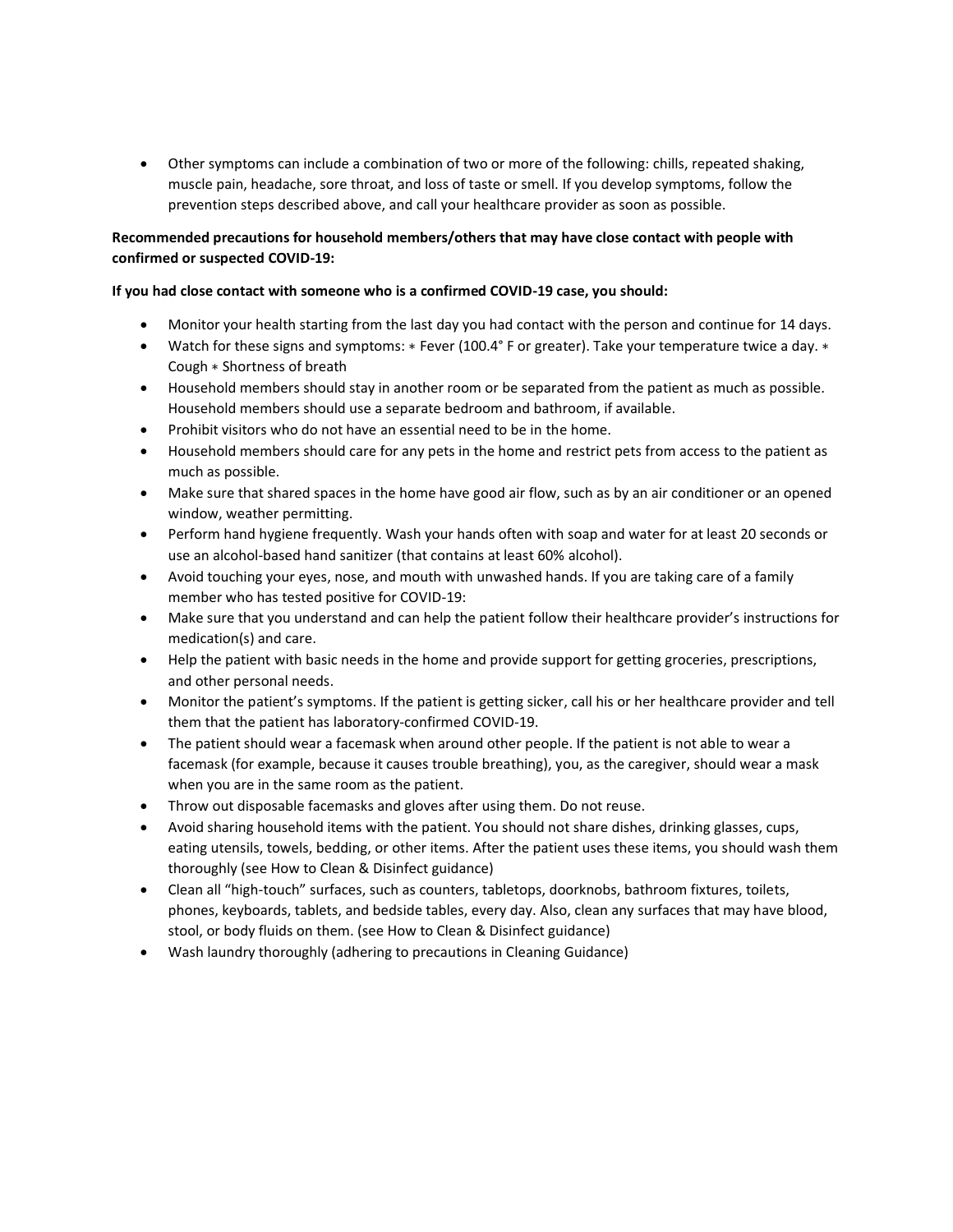#### **COVID-19 Employee Self-Certification to Return to Work**

I, \_\_\_\_\_\_\_\_\_\_\_\_\_\_\_\_\_\_\_\_\_\_\_\_\_\_\_, attest to the following:

I have had no fever for at least 24 hours without taking medication to reduce fever during that time.

Date of last fever of 100.4 degrees or higher:

My symptoms have improved.

Date symptoms began improving: \_\_\_\_\_\_\_\_\_\_\_\_\_\_\_ (write N/A if no symptoms present)

At least ten days have passed since my fever and/or other symptoms began.

Date fever and/or symptoms began:

Employee name: \_\_\_\_\_\_\_\_\_\_\_\_\_\_\_\_\_\_\_\_\_\_\_\_\_\_\_\_\_\_\_\_\_\_\_\_\_\_\_\_\_\_\_\_\_\_

Employee signature: \_\_\_\_\_\_\_\_\_\_\_\_\_\_\_\_\_\_\_\_\_\_\_\_\_\_\_\_\_\_\_\_\_\_\_\_\_\_\_\_\_\_\_

Today's date: \_\_\_\_\_\_\_\_\_\_\_\_\_\_\_\_\_\_\_\_\_\_\_\_\_\_\_\_\_\_\_\_\_\_\_\_\_\_\_\_\_\_\_\_\_\_\_\_\_

Date returned to work: \_\_\_\_\_\_\_\_\_\_\_\_\_\_\_\_\_\_\_\_\_\_\_\_\_\_\_\_\_\_\_\_\_\_\_\_\_\_\_\_\_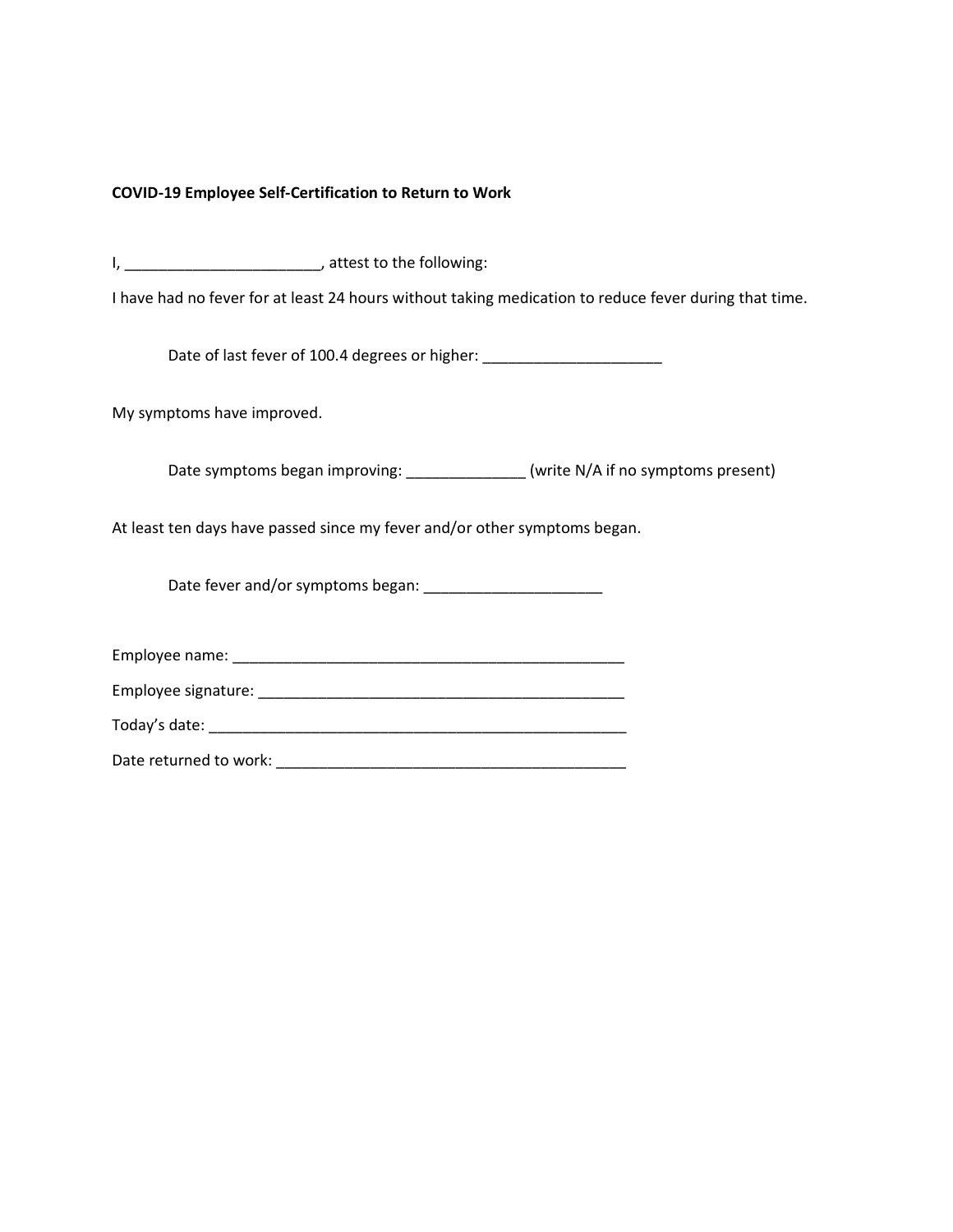**The following is provided for an employee's personal use to document his or her symptoms and recovery. This page should not be provided to the employer but kept for the employee's personal records.** 

Date symptoms began: \_\_\_\_\_\_\_\_\_\_\_\_\_\_\_\_\_

Date of last fever of 100.4 degrees or higher: \_\_\_\_\_\_\_\_\_\_\_\_\_\_\_\_\_\_\_\_\_\_\_\_\_\_\_\_\_\_\_\_\_\_

Date symptoms began improving: \_\_\_\_\_\_\_\_\_\_\_\_\_\_\_\_\_\_\_

| Date | Temperature | Other<br>symptoms?<br>(Y/N) | Other symptoms or notes |
|------|-------------|-----------------------------|-------------------------|
|      |             |                             |                         |
|      |             |                             |                         |
|      |             |                             |                         |
|      |             |                             |                         |
|      |             |                             |                         |
|      |             |                             |                         |
|      |             |                             |                         |
|      |             |                             |                         |
|      |             |                             |                         |
|      |             |                             |                         |
|      |             |                             |                         |
|      |             |                             |                         |
|      |             |                             |                         |
|      |             |                             |                         |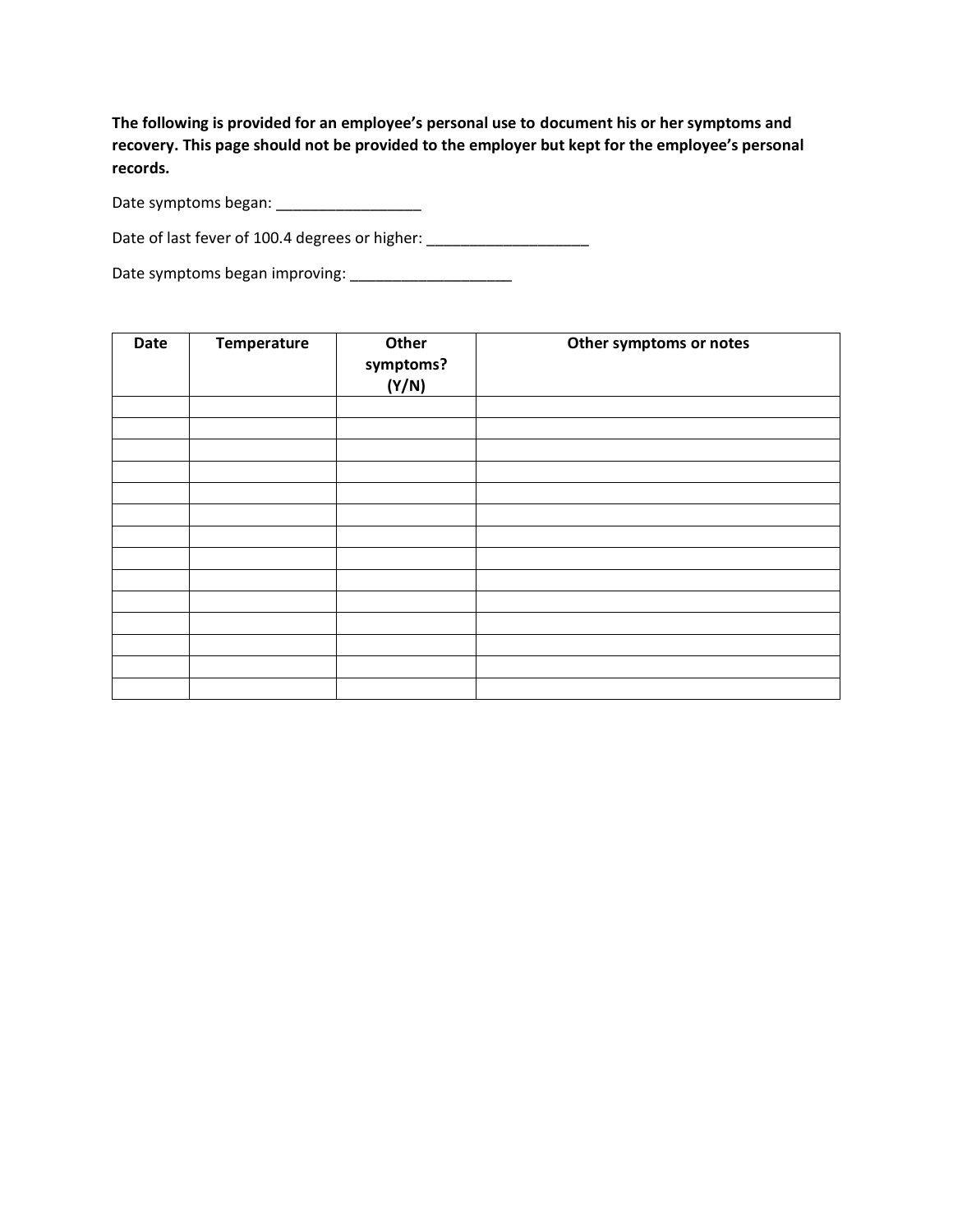Sample notice of Workplace exposure:

## **Notice of Workplace Exposure to a Communicable Disease**

We have been notified that one of our employees has been diagnosed with the novel coronavirus, also known as COVID-19. As such, employees working at [location] may have been exposed to this virus. According to the Centers for Disease Control and Prevention (CDC), the virus is thought to spread mainly between people who are in close contact with one another (within about 6 feet) through respiratory droplets produced when an infected person coughs or sneezes. If you experience symptoms of respiratory illness (fever, coughing or shortness of breath), please inform human resources at [contact information] and contact your health care provider. Islamic Foundation will keep all medical information confidential and will only disclose it on a need-to-know basis.

The Islamic Foundation is taking measures to ensure the safety of our employees during this coronavirus outbreak, including:

[Describe the measures taken, such as disinfecting workspaces, offering telework, etc.]

For more information on COVID-19, including symptoms and treatment, visit the CDC website at [www.cdc.gov.](http://www.cdc.gov/)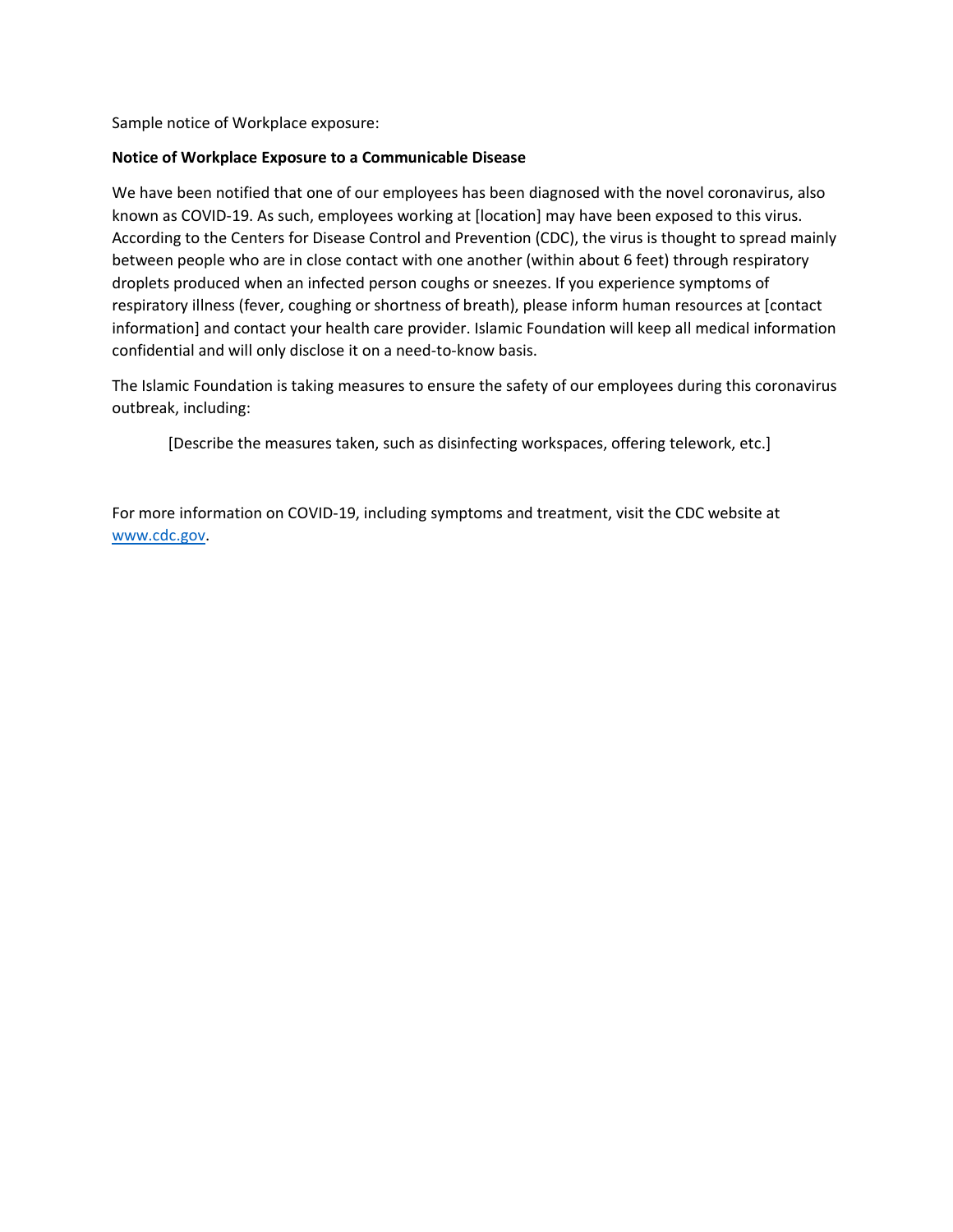#### **COVID-19: Student Self-Quarantine, Self-Isolation, and Self-Monitoring Screening Procedure**

This guidance is intended for screening of students prior to the start of the workday. It is not intended for people confirmed or suspected COVID-19, including persons under investigation.

- 1. Anyone student entering IFS building will be required to wear personal protective equipment (PPE) throughout the day.
- 2. All IFS Students will report to work and complete the COVID-19 screening form in a designated confidential isolated area.
- 3. Designated check-in personnel review the form and responses and verifies and validates the health and safety check.
- 4. Designated personnel perform no touch temperature checks.
- 5. Temperature is verified that is within the guidelines of 100.4
- 6. Students proceeds to wash hands and the designated hand washing station.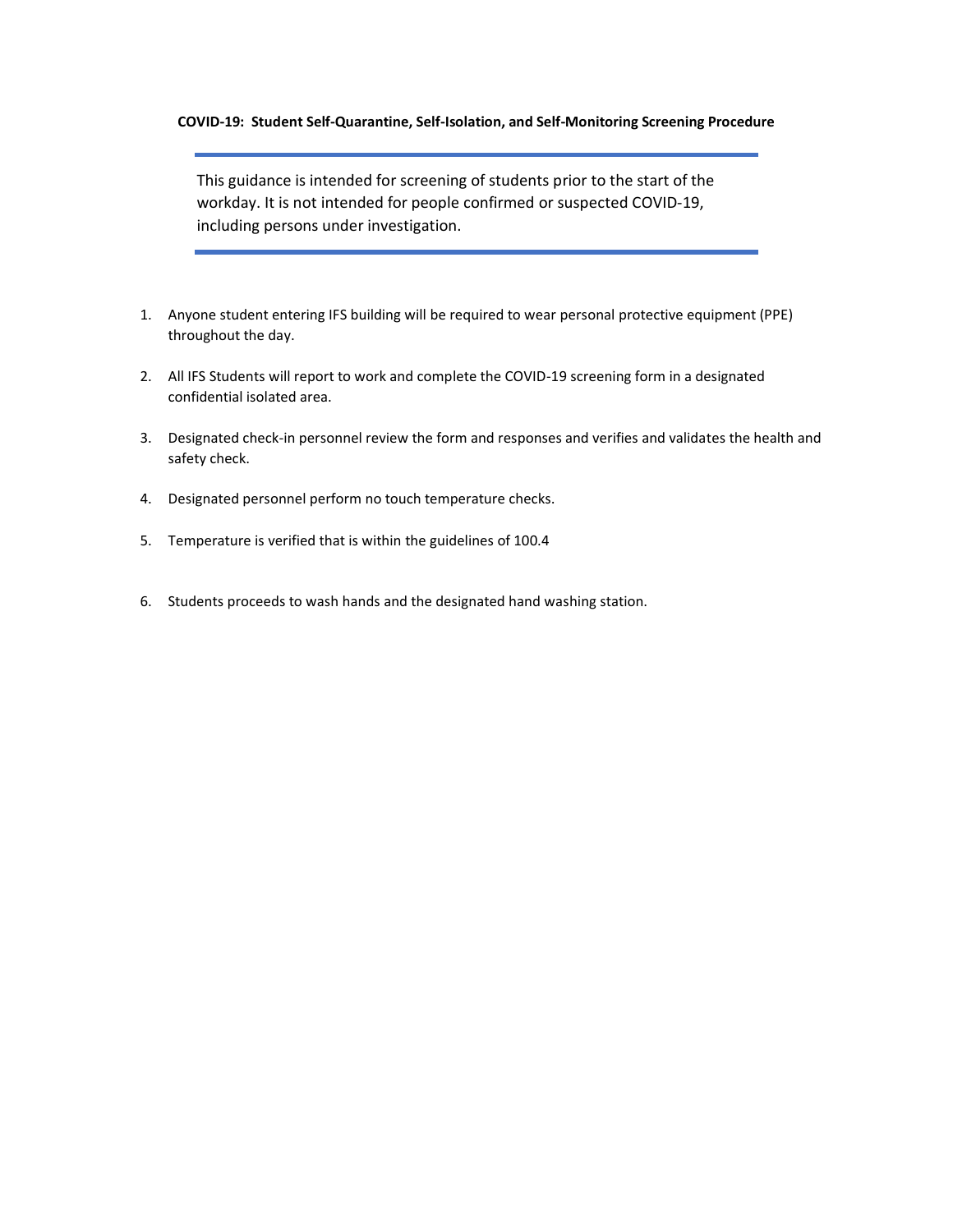## **Section IV: Building Access and entry points**

## **Staff Entrance**

Staff will enter the School building from door 9. They will proceed to the now QAIS office. The school nurse, designated staff member and/or Human Resources will be present and will follow the above said check-in procedures. (Diagram of traffic flow to be attached later)

## **Elementary Students Entrance**

Elementary Students will enter from the old gym door #7. There will be three stations set up, divided by lower, middle and elementary grades. Each station will have designated personnel, school nurse and/ or administrator present to assist with student check in. (Diagram of traffic flow to be attached later)

## **Middle School Students Entrance**

Middle School Students will enter from door # 11. There will be three stations set up, divided by grade levels. Each station will have designated personnel, school nurse and/ or administrator present to assist with student check in. (Diagram of traffic flow to be attached later)

## **High School Students Entrance**

High School Students will enter from door #12. There will be four stations set up, divided by grade levels. Each station will have designated personnel, school nurse and/ or administrator present to assist with student check in. (Diagram of traffic flow to be attached later)

## **Visitor Entrance**

Visitors will enter from the main entrance door # 10. There will be a station set up in the corridor to administer the check in. The station will have designated personnel to assist with student check in. (Diagram of traffic flow to be attached later)

## **Section V: Procedures and time on entering the building**

Layout of traffic flow and details of below

- o Where markings and stations
- o Staff who will be present
- o Materials needed
- o Devices needed to fill out the forms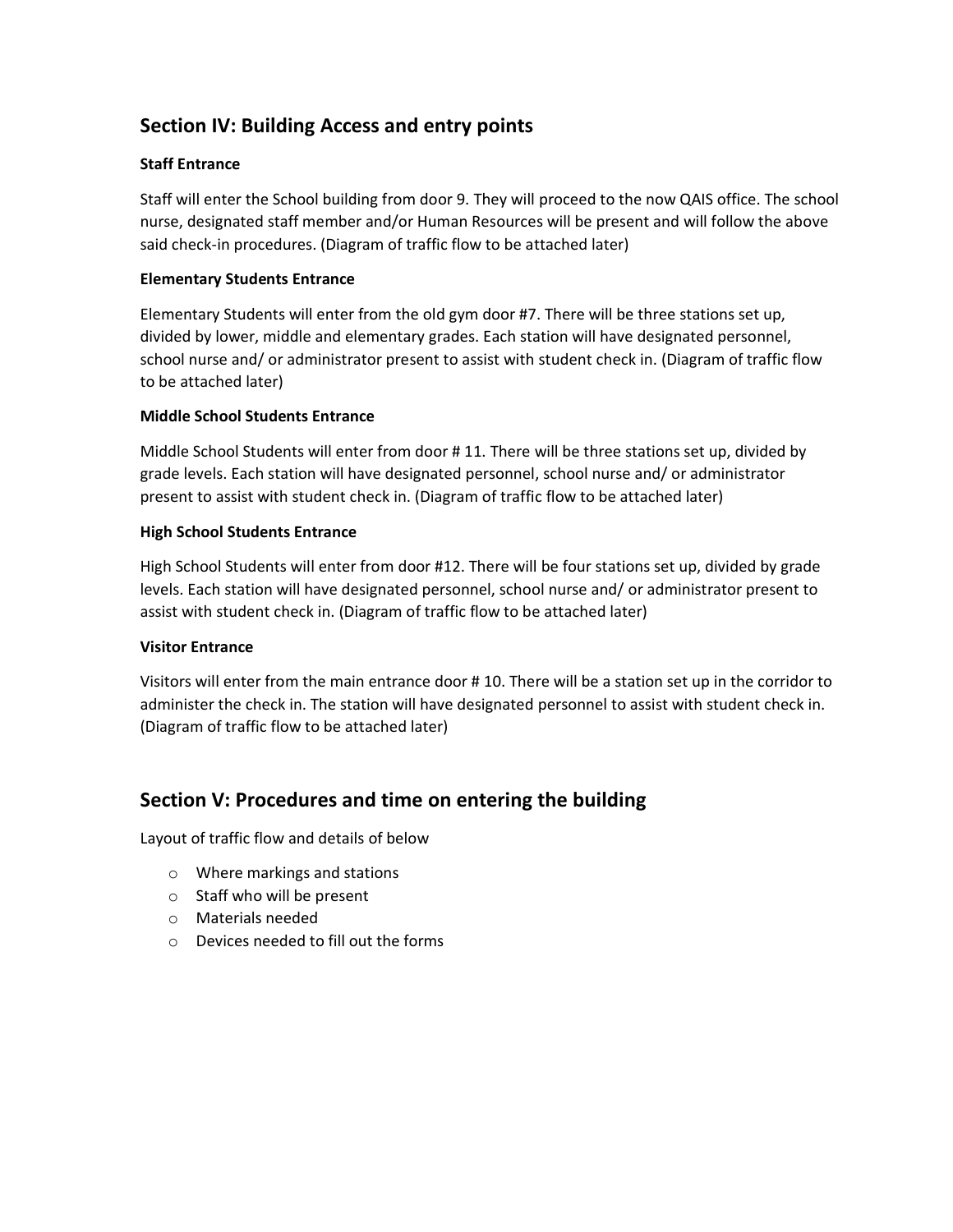## **Red = Elementary Drop Off**

**Yellow = MS/HS Drop Off**

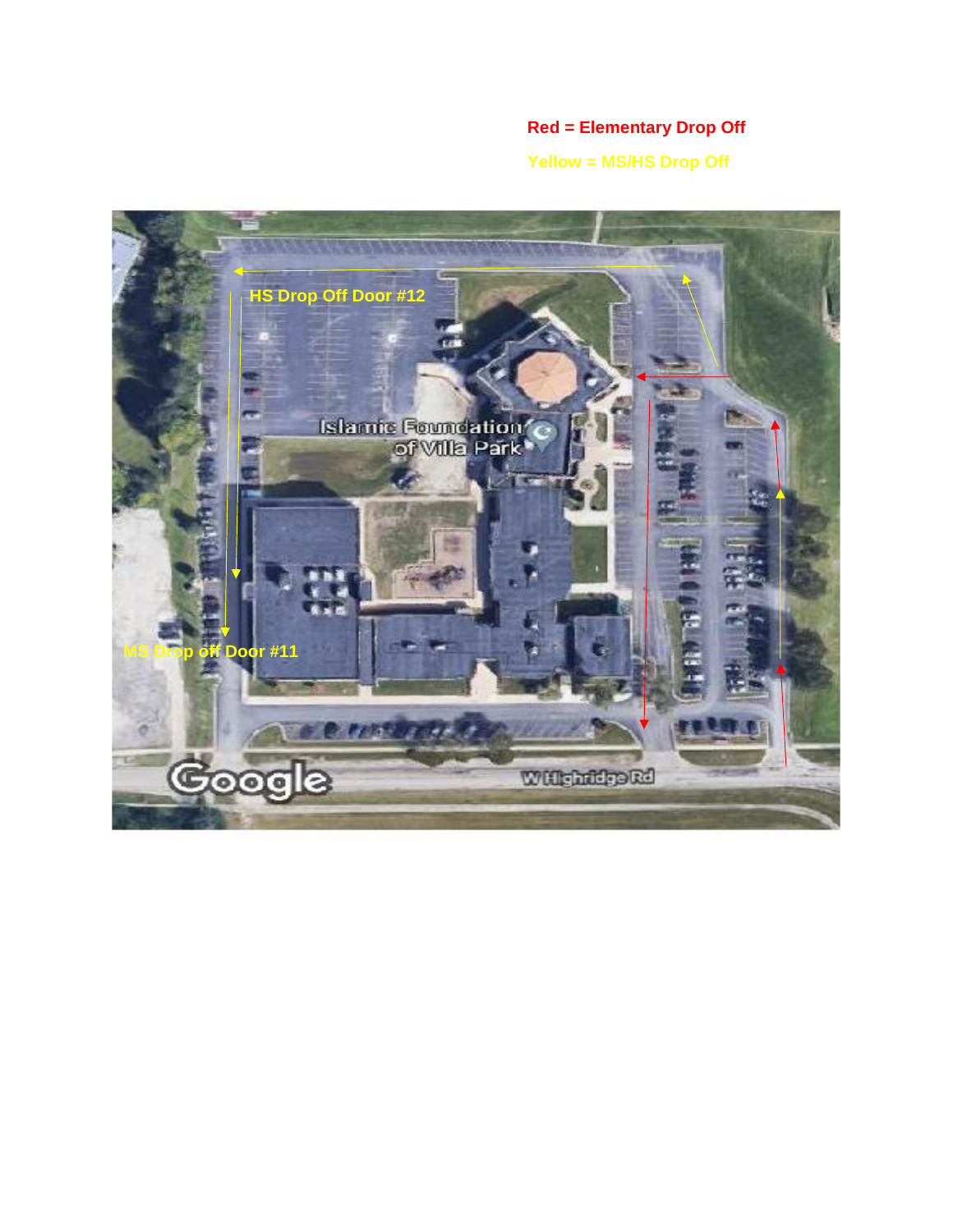# 2020-2021 Drop Off Protocols and Procedures

- Students enter the building with PPE required coverings and report to designated screening stations.  $\blacksquare$
- Staff will perform temperature and screening procedures. .
- Students will then report to their designated classrooms.  $\blacksquare$
- Elementary students will follow traffic map leading to door #5 and exiting as indicated on the map.  $\blacksquare$
- Middle and High school will follow traffic map leading to the designated drop off locations and report to door #11/MS, #12/HS, as  $\cdot$ indicated on the map and proceed out the southwest exit.
- $\blacksquare$ There will be a 2 lane split for MS/HS at door #11 and #12.
- Parents who have Elementary children along with MS/HS will use the Elementary Drop off plan. ı

\*Students will not be allowed to enter at no point through door #10 during regular drop off hours. Late students will enter door #9 for screening checks. Upon completion and clearance of screenings students will proceed to their designated classrooms and teachers will record attendance.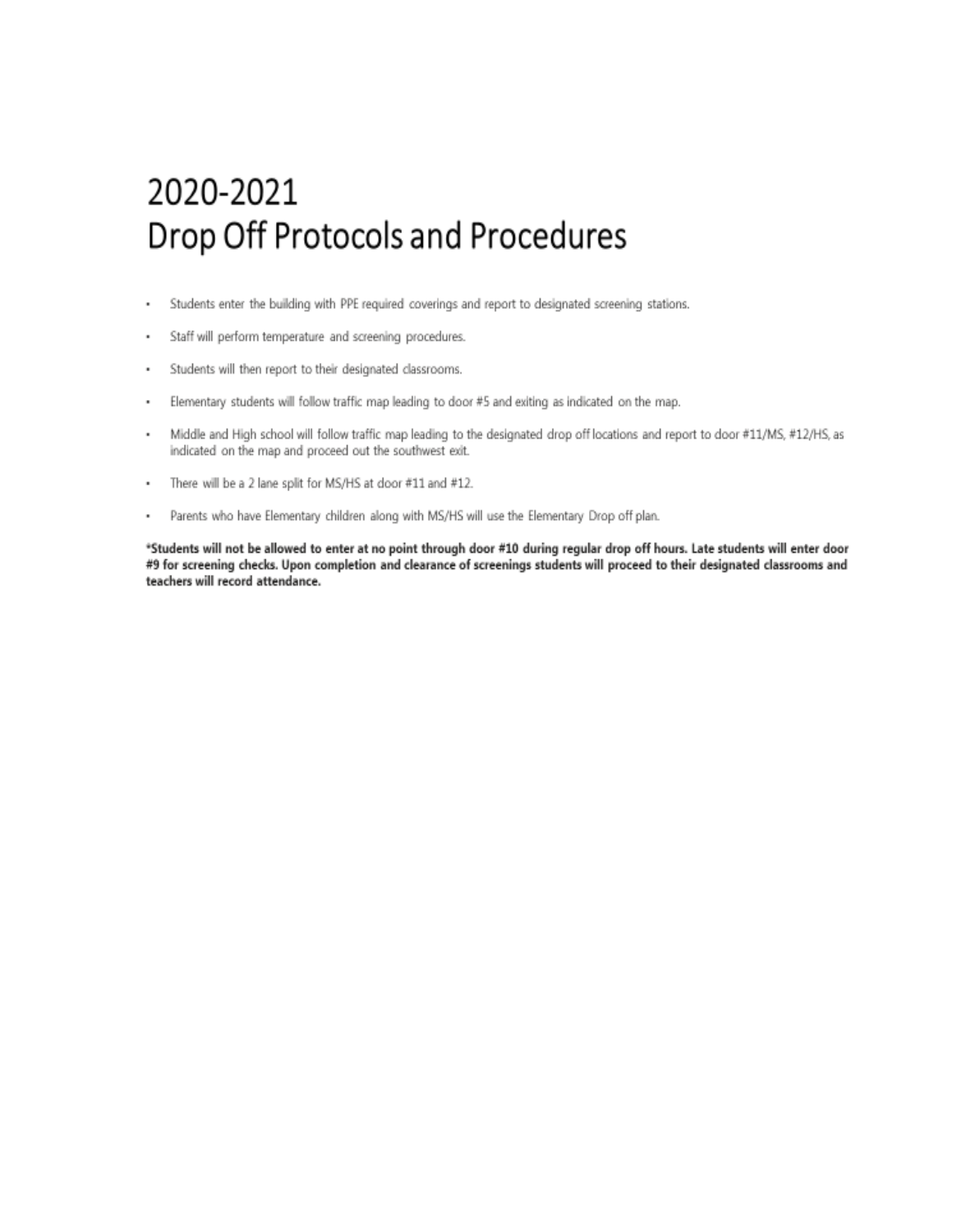## **Staff and Student Start time**

- o Teacher Start Time:
	- o 7:45am Staff Report to School for temperature check-in at Door 9
- o Student Start Time:
	- o Drop off begins 8:00 am
		- o Elementary: Door 7
		- o Middle: Door 11
		- o High: Door 12
	- o Morning announcements/dua daily at 8:15
	- o Start schools at 8:20 am First period for all school levels

## **Role and responsibility for Staff**

## o **Administrators**

- o Monitor drop off and pick up procedures
- o Review temperature and symptoms daily logs
- $\circ$  Consistently check in with teachers regarding student social-emotional concerns
- o Monitor hallways and classrooms to ensure social distancing is being practiced
- o **Frontline staff include office personnel & school nurse**
- o **Teaching Staff and Aides** 
	- o Assist with morning health checks (rotational basis)
	- $\circ$  Consistently check in with teachers regarding student social-emotional concerns
	- $\circ$  Monitor hallways and classrooms to ensure social distancing is being practiced
	- o Helping students with hand washing/sanitizing
	- $\circ$  Assist cleaning staff by maintaining disinfecting of doorknobs, desks, light switches, etc.
	- $\circ$  Monitor students during the dismissal process (3:30 3:45)

## o **Facilities and maintenance**

o Ensure Facilities is being cleaned and sanitized as scheduled.

## **Section VI: In School Procedures**

## **Classroom setup to ensure social distancing**

- o As per CDC and state-wide guidelines, social distancing will be enforced on school grounds.
- $\circ$  Classrooms will be modified, to avoid student-student contact and student-teacher contacts.
- $\circ$  Desks will be spaced out to have 6 feet distance and face the front of classrooms to ensure students are not seated facing one another.
- o Students will not be allowed to gather in any common areas, such as lockers. Lockers will not be utilized.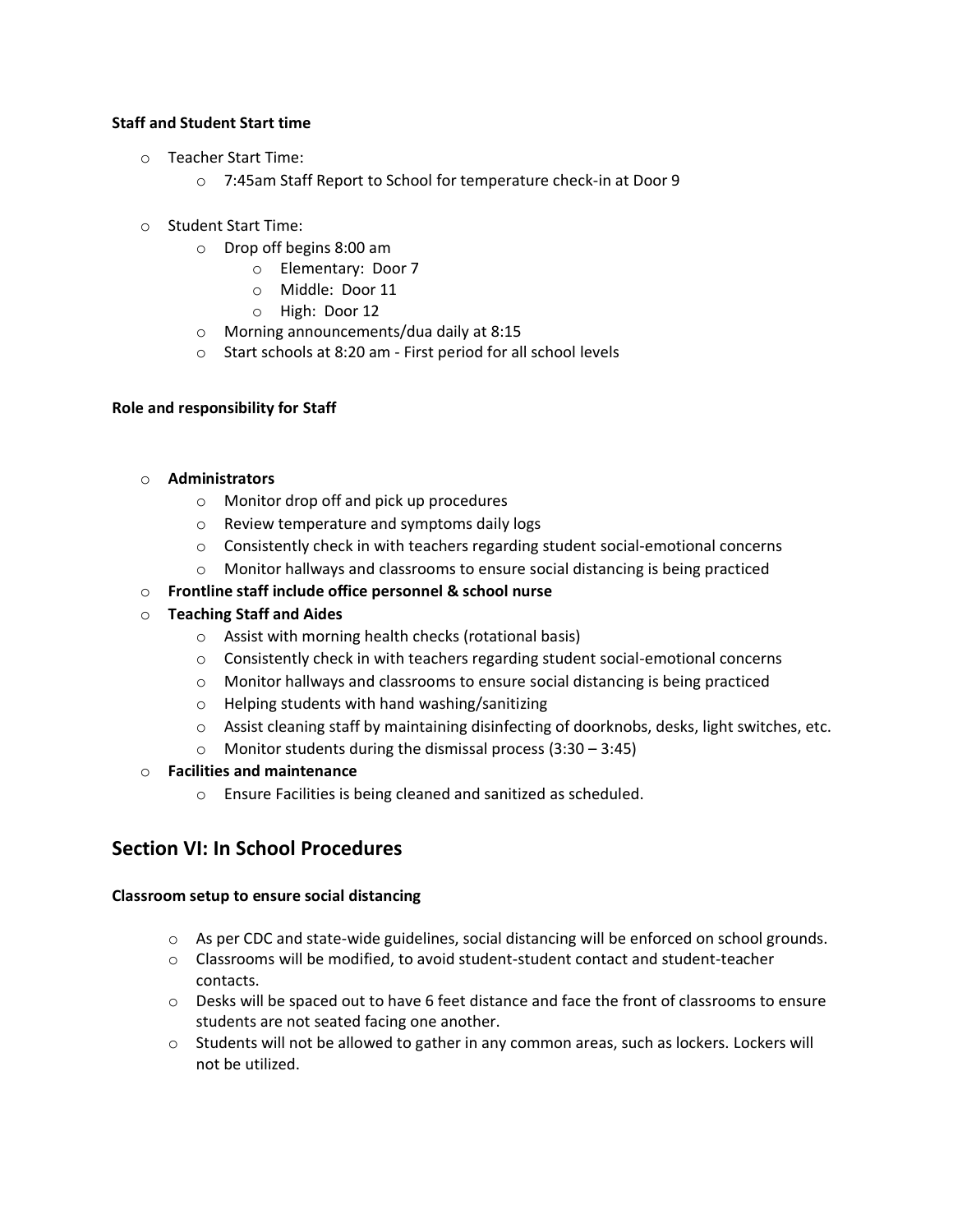#### **Grade specific accommodations**

- $\circ$  Elementary: Students will be seated 6 feet apart and will be frequently required to sanitize and wash their hands.
- $\circ$  Middle and High school: Students will be seated 6 feet apart and will be frequently required to sanitize and wash their hands.
- o Transitioning between classes for students will be limited, to limit contact among students.
	- o Hand sanitizing is required for any one changing classrooms.

### **Washroom usage**

- $\circ$  Elementary: Students would remain in the classroom and use the in-class washroom one at a time. If there are no bathrooms **in the classes**, students will go to the washroom one at a time never in a group.
- o Middle School and High School: students will remain in the classroom and will be allowed to use the washroom one at a time. Students will be asked to sanitize their hands before leaving for and after returning from the bathroom.
- $\circ$  Students must bring their own water bottle to school that may be filled at the drinking fountain.

#### **Prayer accommodations**

Will need to be discussed further with administration and resident scholars to maintain social distancing and be in accordance with CDC and Islamic practices

o Elementary, Middle, and High: Prayer till take place in the classroom. Students will pray next to their desks using their own prayer rugs (brought from home).

#### **Lunchtime**

- o Social distancing must be maintained throughout the lunch
- $\circ$  Disposable lunches must be used, such as one time use brown bags. No leftovers or lunch boxes should be brought to the classes.
- o Students should not be sharing lunches or snacks.
- o Students will not have access to a microwave.
- $\circ$  Utensils must be brought from home; plastic utensils will not be supplied.
- o Milk will not be sold or provided to students at any grade level.
- o Handwashing must be done before and after the lunch time.
- o Temperature readings should be taken before the start of lunch.
- o Student desks will be wiped down by each student immediately after lunch.
- o Masks may be removed for the duration of lunch only.

## **Playground/Outside protocol**

- $\circ$  Students will not use the playground equipment during recess, before school or after school.
- $\circ$  Walks should be taken daily, weather permitting, led by homeroom teachers during a break incorporated into class time.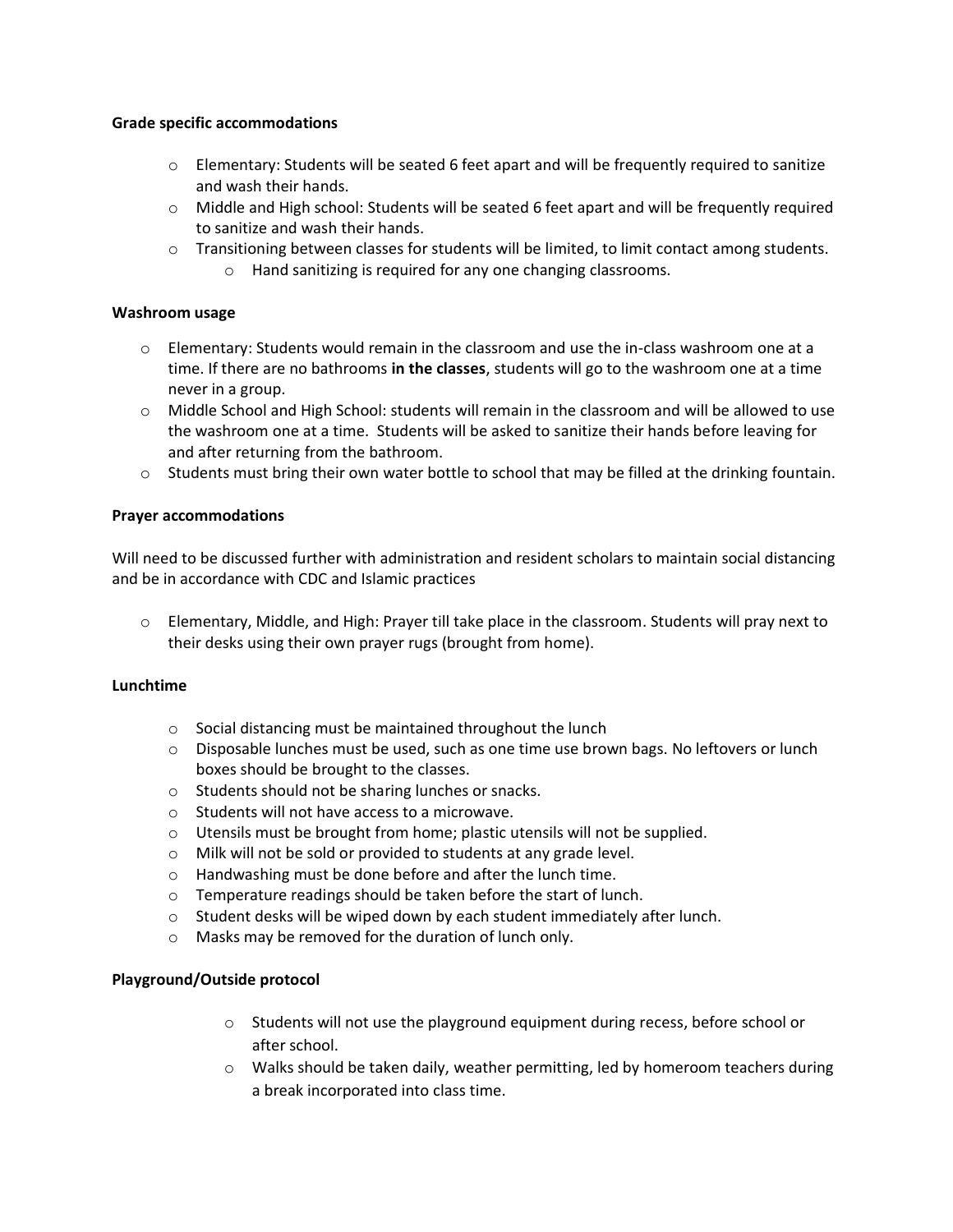$\circ$  Teachers may choose to lead classes outdoors. Maximum of 3 classes can be outside at any time, on a reserved basis.

#### **Gym and Recess**

- o Social distancing must be maintained through all recreational activities.
- o Close contact games should be avoided.
- $\circ$  The gym will be set at a capacity where social distancing can be well maintained. Any gatherings or games should be avoided until CDC updates such policies.
- o Handwashing must be done before and after both gym and recess.
- o Any equipment used in sports must be disinfected.
- $\circ$  Any equipment used outdoors must be cleaned but doesn't need to be disinfected.
- o Students will not share equipment.

#### **Lockers and storage areas**

- o All handles and knobs should be cleaned every day
- o All School:
	- o Students will not utilize lockers.
	- o All books, jackets, and belongings will be hung on the back of each student's chair.
	- o Lunches will be placed in desks.
	- o Water bottles (no other beverages) must remain on desks.

#### **Assemblies**

o All assemblies and announcement for elementary, middle, and high school should proceed via loudspeaker directly to students while they are in classrooms. No large gatherings will be permitted until further notice from CDC.

## **Nurse's Office**

- $\circ$  Before sending students to nurse, teachers must call the nurse to check how many students are with her in the office.
- o Social distancing must be maintained at the nurse's office as well.

## **Dismissal**

- o Parents may not enter the building to pick up children.
- $\circ$  Students will remain in their classroom, with all belongings, until their ride's arrival is announced.
- o The car pickup process will be maintained.
- o Students will be picked up at the same door used for morning drop off.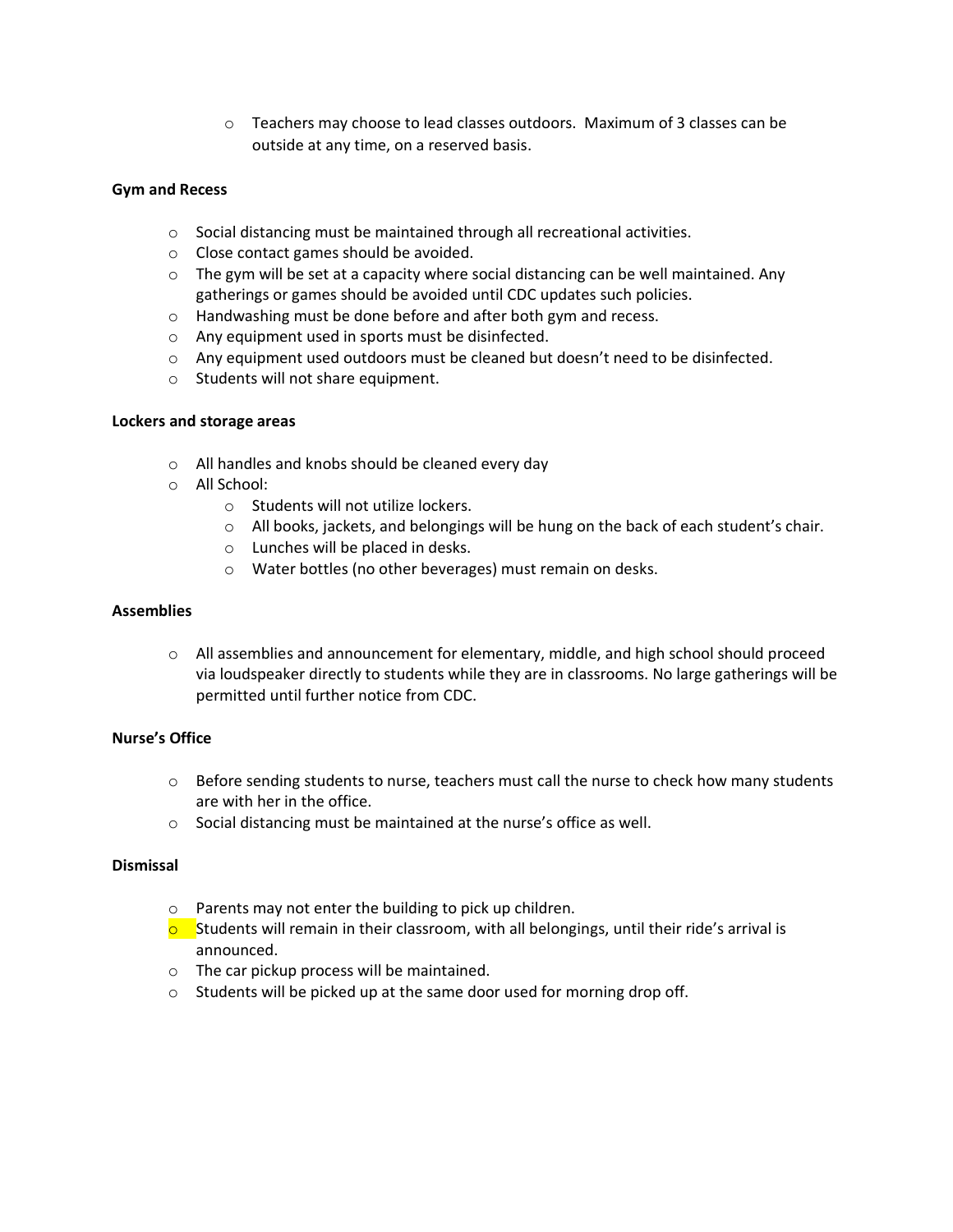## **Drills – Waiting on ISBE Guidelines**

- $\circ$  Maps for safe school exit and emergency plans will be placed in each classroom.
	- Fire
	- Tornado
	- Lockdown

## **Staff Lounges**

- **o** No more than 4 may gather in the lounge, while maintaining social distancing guidelines.
- **o** Room 109 may be used as a break room.
- **o** Both bathrooms can be used.
- **o** Teachers' lounges will not be in use for gatherings. Teachers will eat in their classrooms with their students.
- **o** Coffee will not be provided
- o No microwaves
- **o** All dirtied dishes/drinkware/containers must be rinsed, bagged and removed from the lounge immediately after use
- o Wudu protocol: teachers will mop each time, making sure to keep the floor and sink cleaned off after use and then sanitize

## **Section VII: Facilities**

## **Disinfecting against COVID-19**

## **Prior to Reopening**

- o Deep cleaning of the entire school will be performed.
- $\circ$  Surfaces that are less likely to be touched will be cleaned with soap and water for items, while higher touch items (tables, light switches, sinks, keyboards) will be cleaned with proper disinfectants daily, such as diluted bleach that is left on surfaces for at least one minute.

## **CDC Approved disinfectants**

- o Any school cleaning products will need to be verified on the Environmental Protection Agency's (EPA) website to ensure that they do work against COVID-19.
	- $\circ$  Proper precautions need to be taken while cleaning such as wearing gloves and masks, opening windows for proper ventilation, and ensuring the cleaners are safe for staff.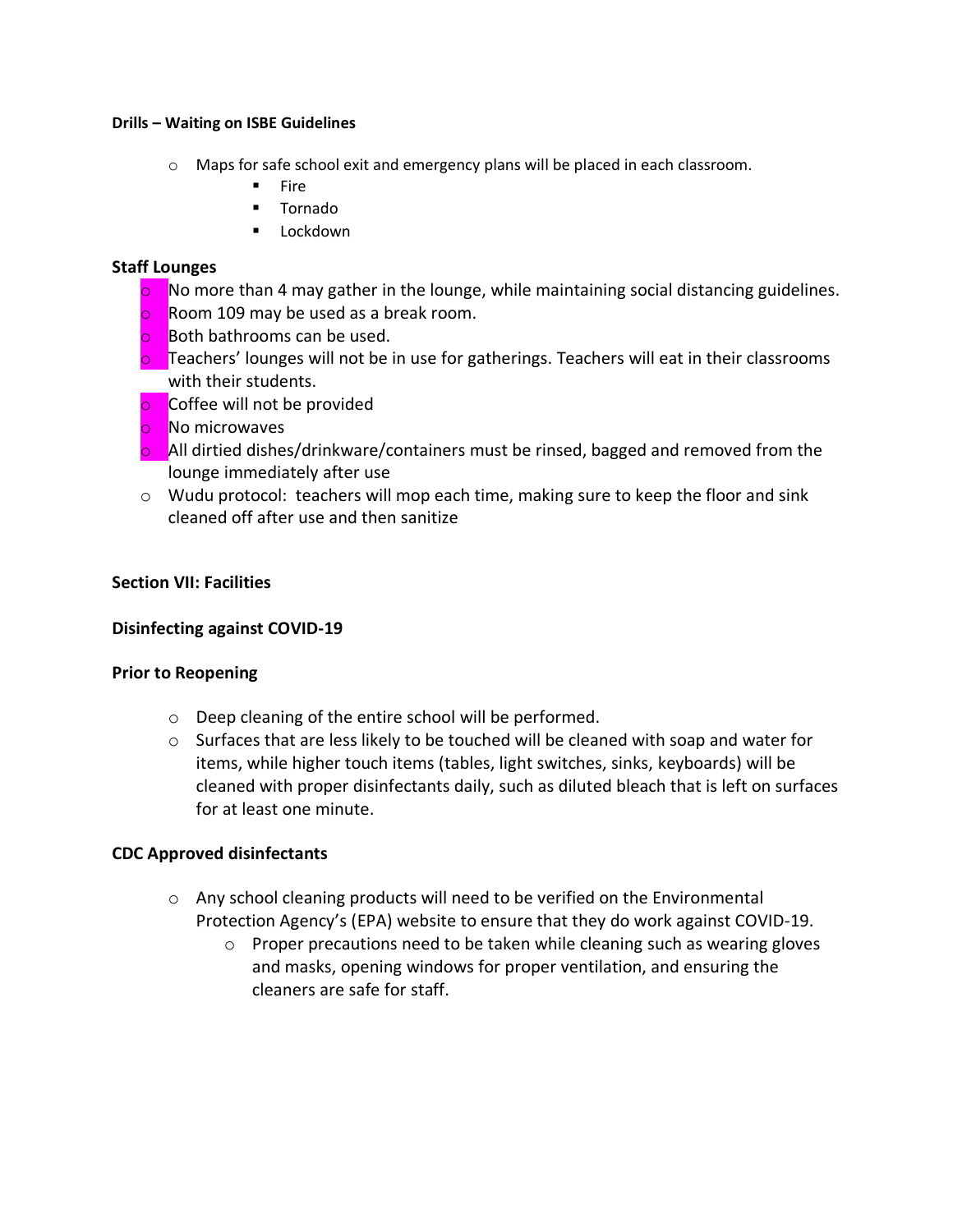## **Cleaning protocol**

o In School Hours

**o** Doorknobs and light switches

- **o** Frequently touched surfaces
- **o** Procedure must be in place for both teacher desks and students' desks. The desks will be sanitized by the cleaning evening crew daily. The teaching staff/admin has to make sure all the surfaces to be sanitized are clear of books or other items. During day, the surfaces to be sanitized by the user (teacher/student) after food serving. Pre School/KG will be supported by daytime cleaning crew.
- $\circ$  Teachers wipe down their desks daily. Evening cleaning will also do it, if the desks are clear of everything.
- **o** MS/HS teachers who will be moving from room to room. They need to wipe the teacher desk after the use. Admin to make sure there is sanitizer wipes container on each teacher desk.
- **o** Washroom Cleaning
	- **o** Daily evening cleaning crew will fill and Sanitize all the washrooms.
	- **o** During day, the day crew will sanitize frequently touched items in the bigger washrooms and check smaller washrooms once.

## **Facilities setup: maps and markings**

## o **Classroom**

- $\circ$  There is marking on the floor for each user. They are marked six feet apart. o **Traffic flow** (markings on floor and posting of posters)
	- **o** In Middle and High school (new building) they are marked going in one way a counterclockwise direction.
	- o Hallways
		- In Middle School building will be accessible
		- One-way in new building
		- Both ways in Elementary (will be marked and communicated with students and staff)
	- o Always follow social distancing guidelines
		- **E**ntry points
		- **E** Separate stairwells
			- **EXECUTE:** Entry points for each school level

## **Facilities PPE procurement**

Types of PPE used:

- o Rubber cleaning gloves and work gloves
- o Goggles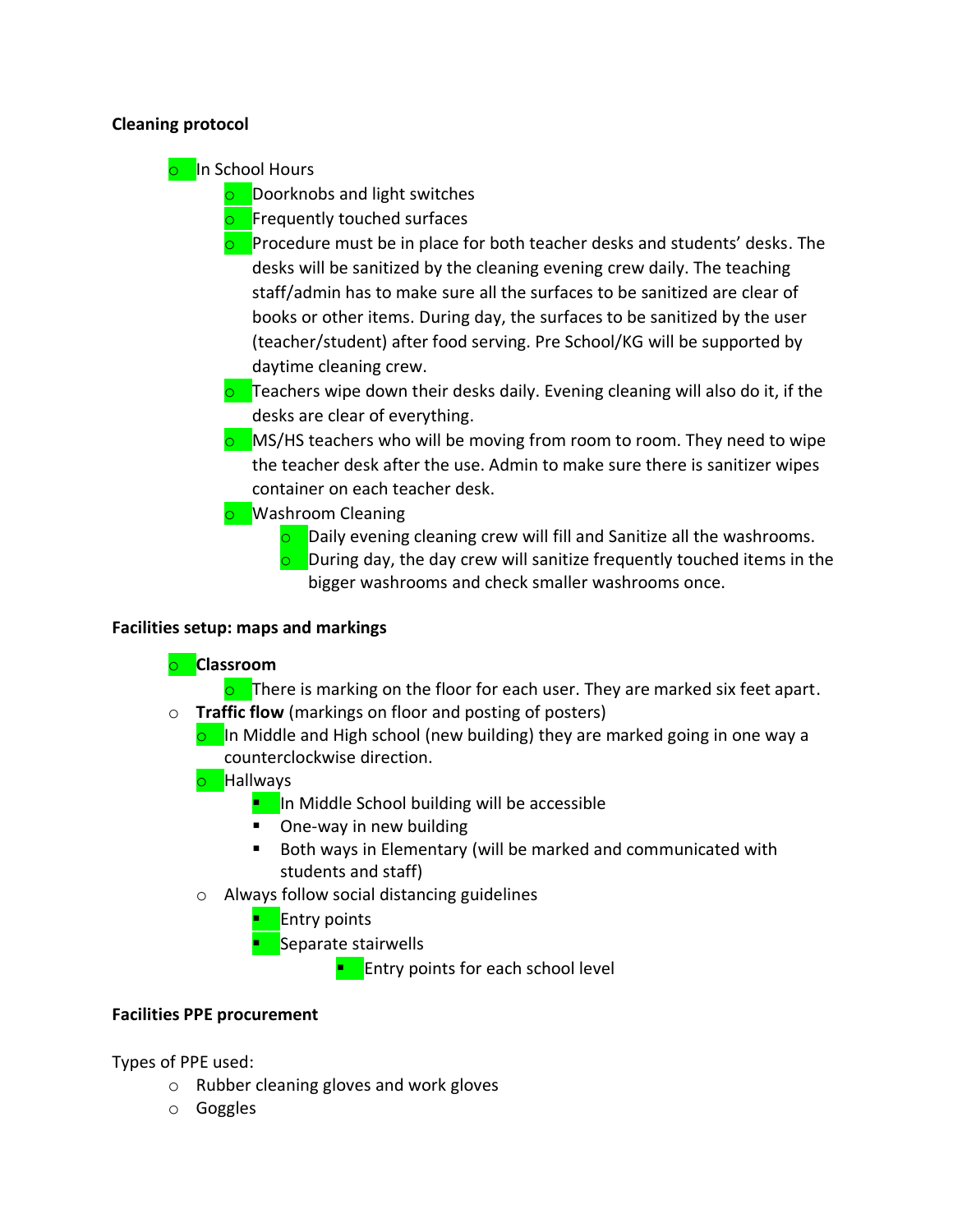- o Apron
- o Rubber long shoes/boots
- o Welding Glass shield

All cleaning supplies are bought on a monthly basis and inventory is replenished as needed. All supplies are stored in a safe room locked away from student and non-facilities staff.

If need arises to disinfect classrooms, HAZMAT suits for Electrostatic Mist spray will be purchased for facilities staff to wear during the cleaning process.

## **Facilities staff: Cleaning and Maintenance**

**o** All facilities staff is trained on existing equipment. As new equipment is purchased, training will be done accordingly.

**o** Cleaning schedule

**o** Morning staff: roles/duties defined in details

**o** Afternoon staff: roles/duties defined in details

## **Other considerations**

- o For frequent handwashing
	- o In Elementary we have a washroom in each classroom and a group washroom in hallway.
	- o In MS/HS we have enough sinks where handwashing can be safely practiced as the number of students in school will be significantly lower.
- $\circ$  Sanitizer stations with sensors are needed in every corner but we still need more. If still needed, Admin can purchase, and it will be installed.
- **o** Every classroom should have sanitizer bottles/wipes.
- $\circ$  Especially in winter there will need to be a space for coats, hats, etc.
- **o** Cubbies for elementary must be placed farther apart. Use chair "packs"
- **o** Tapes or markings on floor for the desks, hand railings, washrooms, etc. Already done.
- **o** Air purifiers/filters would be recommended for the classrooms without windows. This was recommended in the past, that windows are installed at the top of the inner classrooms so that they can open to the hallways where we can open windows and bring in that air circulation.

 We have HVAC system with proper Merv filtration system and fresh air mixing. The interior rooms in New Building has HVAC, so they are not deprived of air. We do not have sunlight in those rooms. HVAC circulates the air while cooling or heating.

## **Section VIII: Nurse Protocol and Guidelines**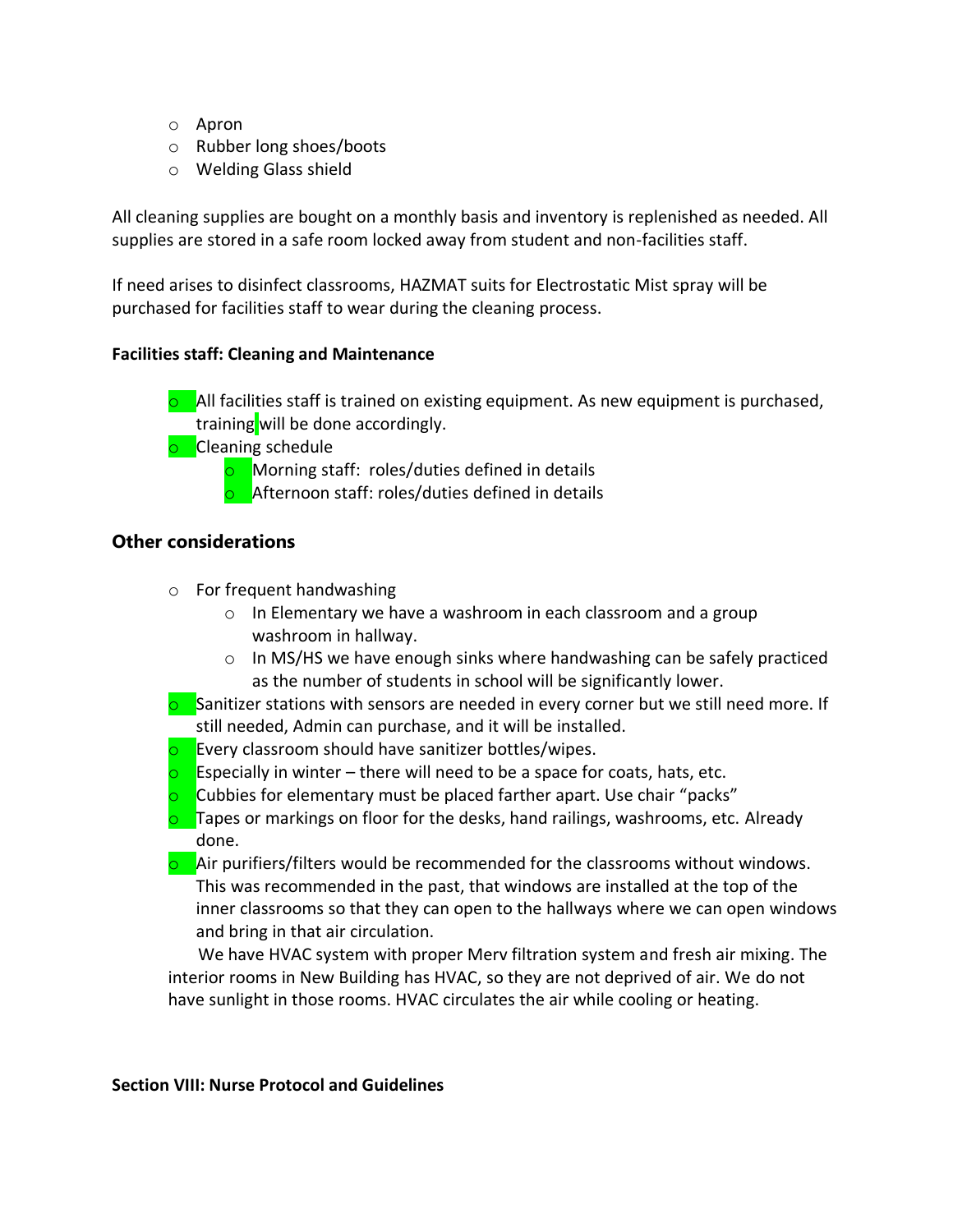Ensuring that staff and families know that they (staff) or their children (families) should not come to school, and that they should notify school officials if they become sick with COVID-19 symptoms, test positive for COVID-19, or have been exposed to someone with COVID-19 symptoms or a confirmed or suspected case.

Symptoms impacting consideration for exclusion from school. Staff and students need to recognize the following COVID-19-related symptoms:

- $\circ$  Fever (>100.3) or chills
- o Cough
- o Shortness of breath or difficulty breathing
- o Fatigue
- o Muscle or body aches
- o Headache
- o New loss of taste or smell
- o Sore throat
- o Congestion or runny nose
- o Nausea or vomiting
- o Diarrhea

## **Preparing for When Someone Gets Sick – Map of room, location and procedures**

## **Isolate and Transport Those Who are Sick**

Once the school nurse is notified the student or staff should be taken to the isolation room to separate anyone who has suspected COVID-19 symptoms. School nurses and other healthcare providers should use standard and transmission-based precautions when caring for sick people (PPE).

A record will be kept of all persons who entered the room and the room will be disinfected several times throughout the day. Strict social distancing is required, and staff must wear appropriate PPE. Students who are ill will be walked out of the building to their parents.

Students who do not display symptoms of COVID-19 can be seen and treated in the nurse's usual office. These would include students who are injured during the school day or students with special health care needs such as those with chronic health conditions (i.e. - diabetes or seizures), those requiring medical treatments (i.e. nebulizers), and those with individual health plans.

## **Clean and Disinfect**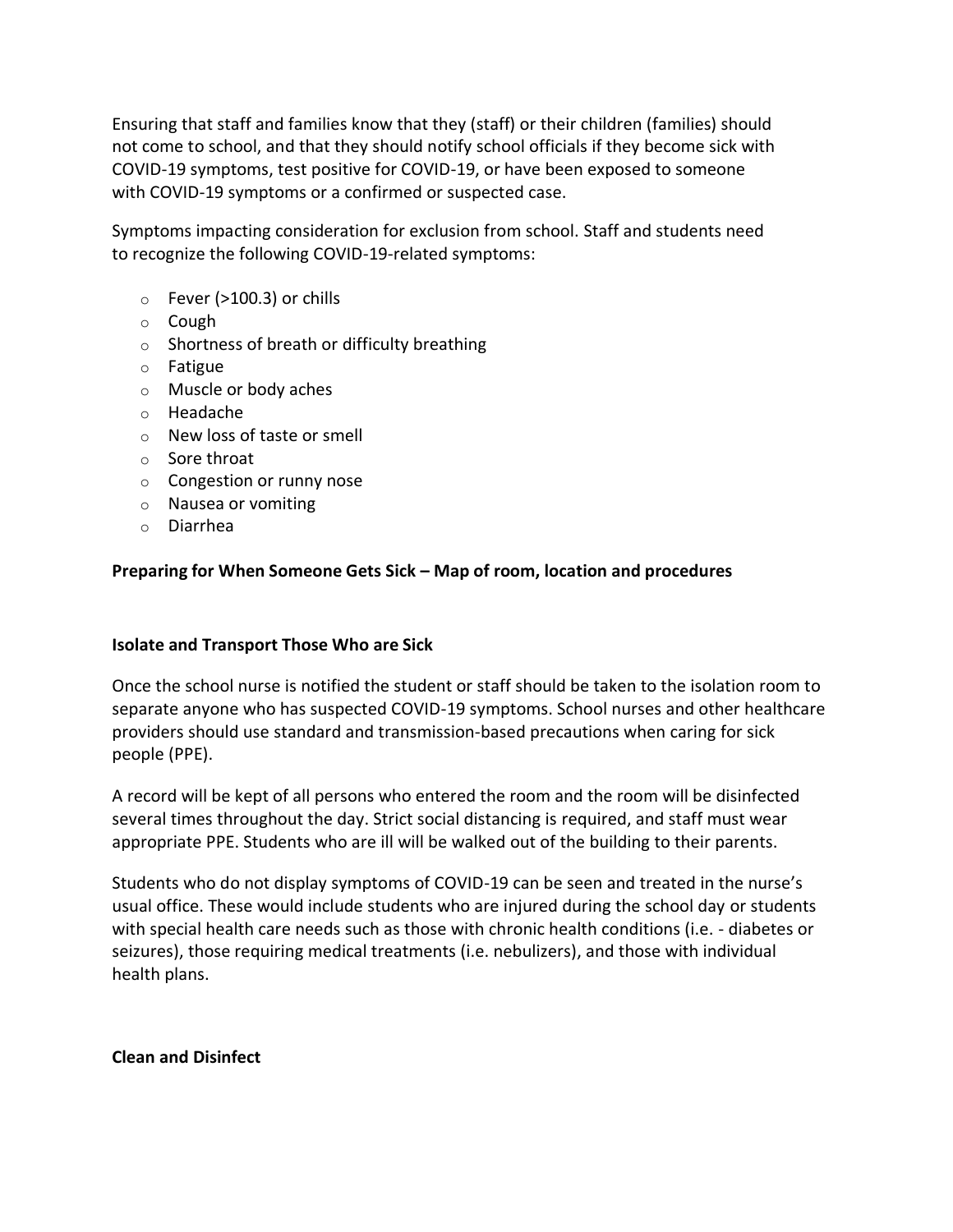Close off areas used by a sick person and do not use these areas until after cleaning and disinfecting

## **Notify Health Officials and Close Contacts**

## **Return to School After Exclusion**

Once a student or employee is excluded from the school environment, they may return if they satisfy the recommendations of the CDC.

Currently those guidelines are:

**Untested** Persons who have not received a test proving or disproving the presence of COVID-19 but experience symptoms may return if the following three conditions are met:

- $\circ$  they have not had a fever for at least 72 hours (that is three full days of no fever
- o without the use of medicine that reduces fevers); and
- o other symptoms have improved (for example, when your cough or shortness of breath have improved); and
- $\circ$  At least 10 calendar days have passed since symptoms first appeared. Students and staff will also need in writing a note from their health care provider to return to school.

**Tested Positive- Symptomatic** Persons who experienced symptoms and have been tested for COVID-19 may return to school if the following conditions are met:

- $\circ$  the individual no longer has a fever (without the use medicine that reduces fevers); and
- $\circ$  other symptoms have improved (for example, when your cough or shortness of breath have improved); and
- o at least 10 calendar days have passed since symptoms first appeared: or
- o the individual has received two negative tests at least 24 hours apart. Students and staff will also need in writing a note from their health care provider to return to school.

**Tested Positive- Asymptomatic** Persons who have not had symptoms but test positive for COVID-19 may return when they have gone ten calendar days without symptoms and have been released by a healthcare provider. Students and staff will also need in writing a note from their health care provider to return to school.

**Medical Inquiries** Federal law typically limits the type of medical inquiries that can be made, but given the nature of the pandemic more leeway has been given to districts/schools in this circumstance to make additional medical inquiries of staff and students than would otherwise be allowed.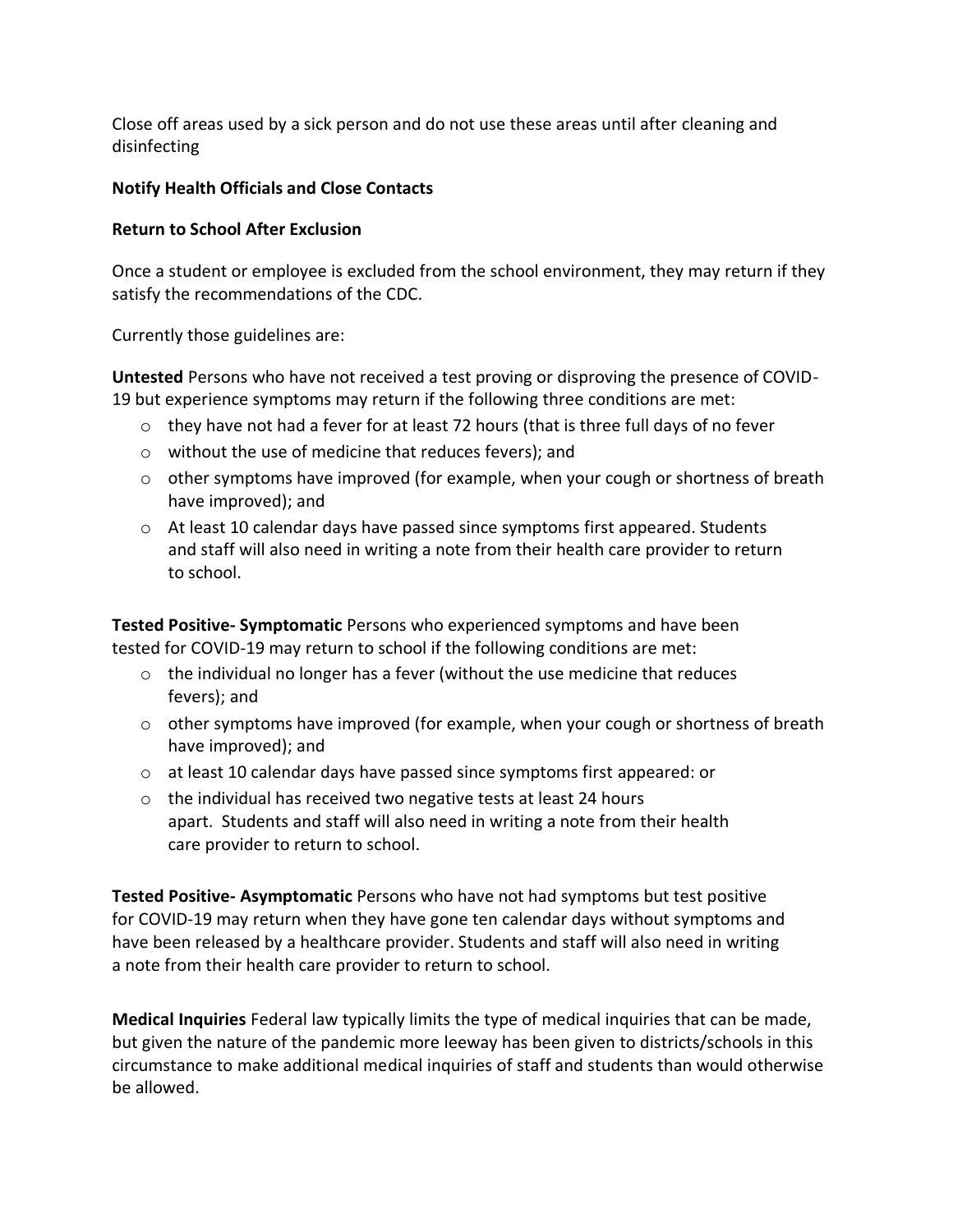- $\circ$  If a parent tells the school that a student is ill, the school may ask the parent whether the student is exhibiting any symptoms of COVID-19.
- $\circ$  If an employee calls in sick or appears ill, the school can inquire as to whether the employee is experiencing any COVID-19 symptoms.
- o If a person is obviously ill, the school may make additional inquiries and may exclude the person from school property.

Even without symptoms, if a student or employee has recently had contact with a person with a suspected or confirmed case of COVID-19, has someone in their home being tested for COVID-19, or has recently traveled from somewhere considered to be a "hot spot" by the CDC, the school may exclude the student or employee from the school building and recommend that they self-quarantine for 14 calendar days.

**Illinois State Board of Education (ISBE) Reports:** Immunizations, vision and hearing screenings and dental information

## o **Deadlines**

- o Immunization data: due in November
- o Vision data: due in November
- o Dental data: due in May

## o **Screenings**

 $\circ$  Vision/Hearing done based on the availability of the DuPage County Health Department

## o **Reports**

- $\circ$  Reports will be created and submitted in accordance to the deadlines.
- o Students' health records will be collected upon the beginning of the academic year for the required grades.
- o Parents will be expected to scan/upload or fax the health information before the first day of school.
- $\circ$  If anything is missing, the families will be contacted via email and/or phone before the exclusion dates given by ISBE (October 15<sup>th</sup>).
- o Based on the health documents given/collected, reports will be generated.

## o **In School Health Records**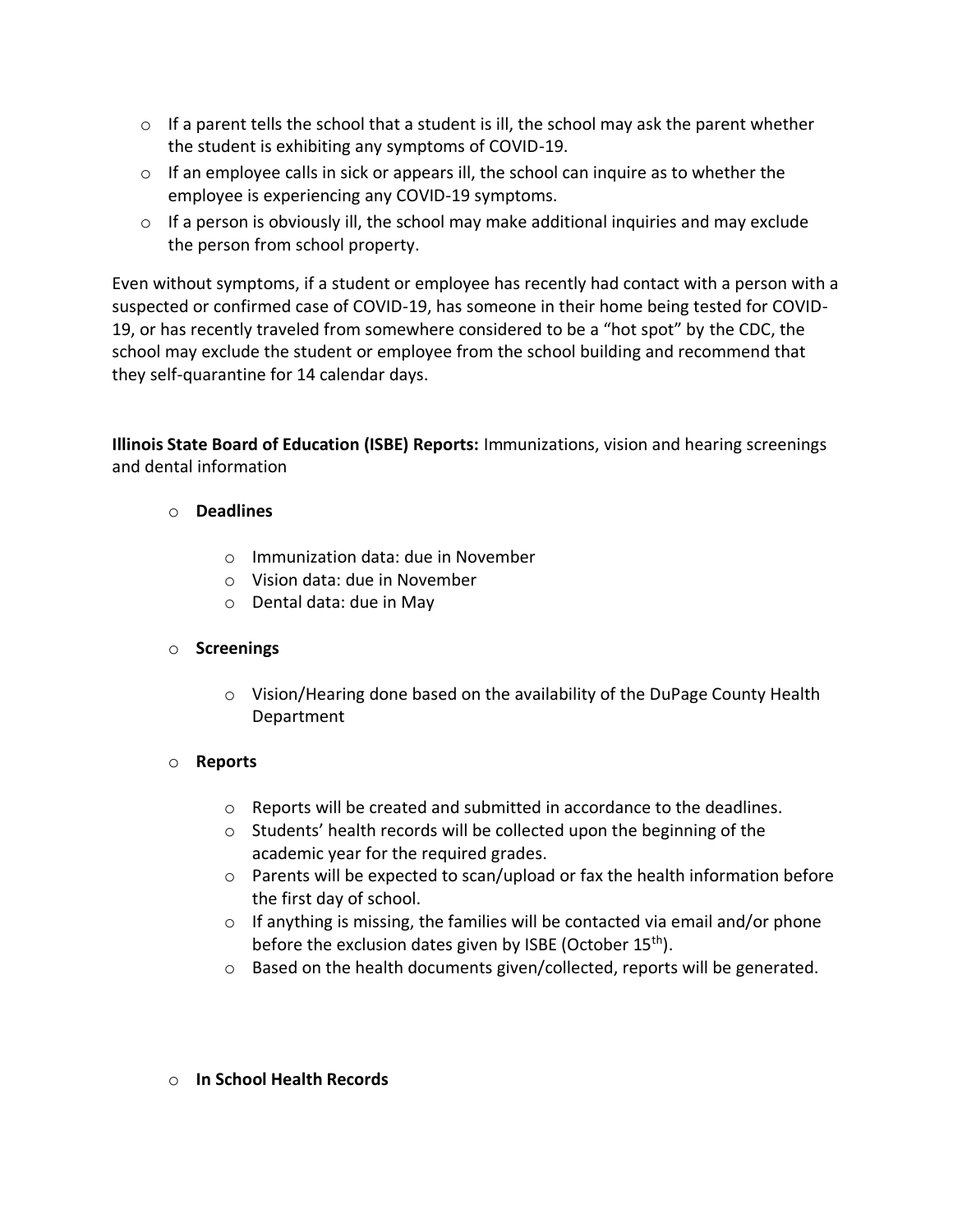- $\circ$  Based on the information provided by the parents, reports will be created for internal use. Such reports will include pertinent health information, diagnosis, medications, and allergies.
	- Parents will be contacted to fill out an asthma and food allergy action plans by their child's physician.

## **Materials**

- o **Face Masks** (subject to change based on CDC/state-wide protocol)
	- o Every classroom should have a storage to hold face masks.
	- $\circ$  Every teacher and teaching assistant will need to be equipped with face masks to wear throughout the day.
	- o Per current guidelines, students will also need to wear face masks throughout the day.

## o **Hand Hygiene**

- o Every classroom should have a storage to hold gloves.
- o Each classroom should always have ample hand sanitizer available and accessible .
- $\circ$  Students and staff will need to be advised to wash their hands frequently for at least 20 seconds and use sanitizer frequently.
- $\circ$  Handheld and other electronics must be used after hand washing and be cleaned frequently.

## o **Thermometers**

- o Thermometers will be found in the nurse's office.
- o To avoid cross contamination with frequent thermometer use, it is recommended that a no touch, digital thermometer is to be purchased to ensure safe and frequent checks.
- o Each day a class will be chosen at random for temperature checks.
- $\circ$  If permissible, temperature checks can be done for students upon arrival in school.
- $\circ$  If teachers/staff notice that a student is exhibiting (or a student themselves complain of) any of the following symptoms: cough, shortness of breath, chills, headache, sore throat, body aches, they must immediately notify the nurse.
	- The student will be seen by the nurse and a temperature check, will be performed, while also checking for other signs.
	- **■** If anything seems alarming, administration will be notified and parents will be contacted to discuss further steps.